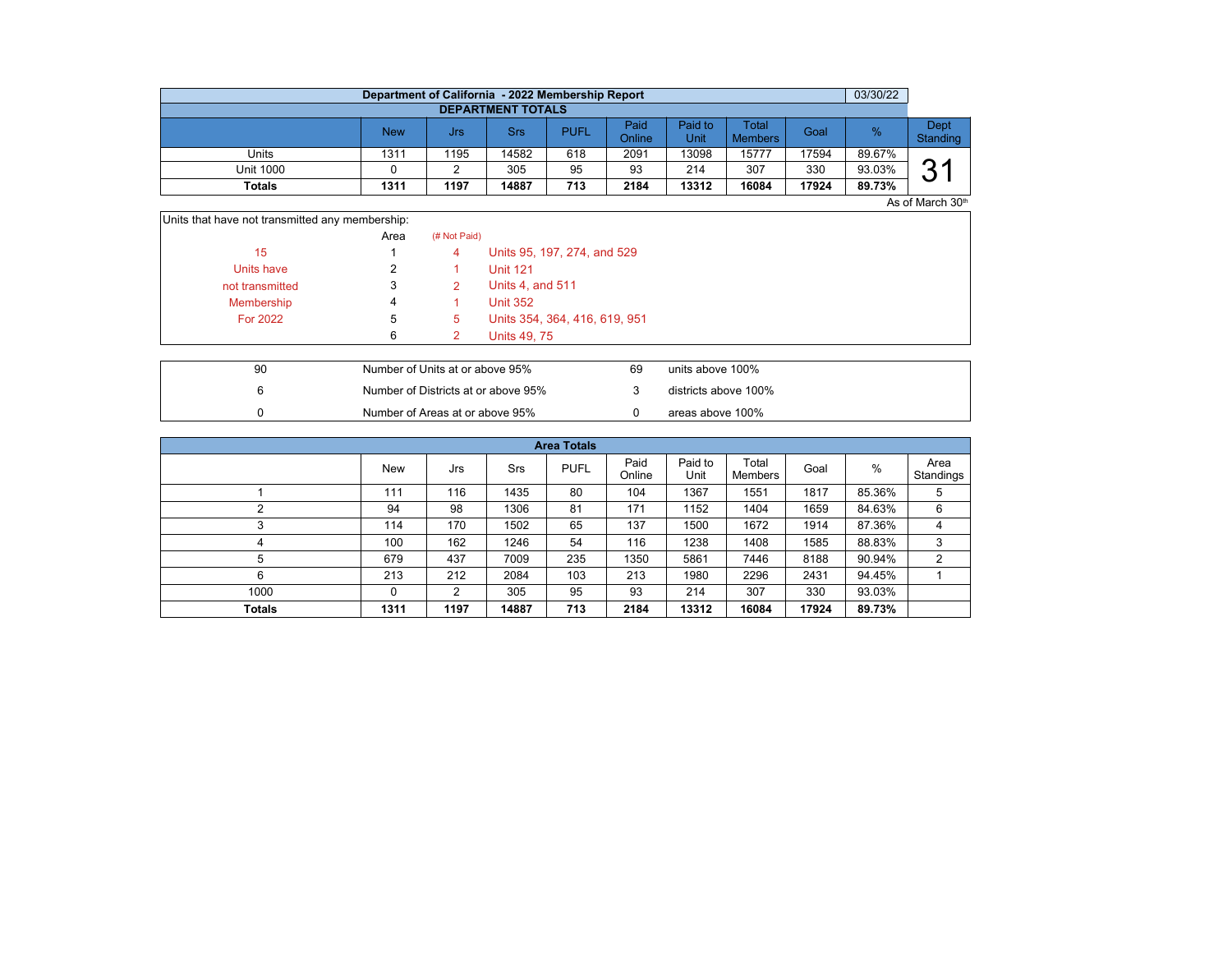| <b>District Totals</b> |                 |                 |       |                 |                 |                 |                         |       |         |                       |
|------------------------|-----------------|-----------------|-------|-----------------|-----------------|-----------------|-------------------------|-------|---------|-----------------------|
|                        | <b>New</b>      | Jrs             | Srs   | <b>PUFL</b>     | Paid<br>Online  | Paid to<br>Unit | Total<br><b>Members</b> | Goal  | $\%$    | District<br>Standings |
| 1                      | 20              | 6               | 85    | 5               | 5               | 81              | 91                      | 97    | 93.81%  | $\overline{7}$        |
| $\overline{2}$         | 25              | 11              | 212   | 10              | 19              | 194             | 223                     | 296   | 75.34%  | 28                    |
| 3                      | 0               | 0               | 15    | 3               | $\mathbf{2}$    | 10              | 15                      | 18    | 83.33%  | 21                    |
| $\overline{4}$         | 13              | 30              | 213   | 6               | 10              | 227             | 243                     | 312   | 77.88%  | 26                    |
| 5                      | $\overline{17}$ | $\overline{11}$ | 324   | $\overline{26}$ | $\overline{25}$ | 284             | 335                     | 407   | 82.31%  | 24                    |
| 6                      | 23              | $\overline{51}$ | 360   | 16              | $\overline{28}$ | 367             | 411                     | 406   | 101.23% | 3                     |
| $\overline{7}$         | $\overline{13}$ | $\overline{7}$  | 226   | 14              | 15              | 204             | 233                     | 281   | 82.92%  | $\overline{22}$       |
| 8                      | $\overline{2}$  | 3               | 19    | 3               | $\mathbf{1}$    | 18              | $\overline{22}$         | 30    | 73.33%  | 29                    |
| 9                      | $\overline{c}$  | $\overline{7}$  | 55    | 8               | 3               | 51              | 62                      | 86    | 72.09%  | 30                    |
| 10                     | 3               | 5               | 60    | 6               | 0               | 59              | 65                      | 79    | 82.28%  | 25                    |
| 11                     | 26              | 31              | 329   | 19              | 34              | 307             | 360                     | 411   | 87.59%  | 14                    |
| 12                     | 22              | 37              | 254   | 7               | 20              | 264             | 291                     | 341   | 85.34%  | 16                    |
| 13                     | 19              | 27              | 253   | 27              | 16              | 237             | 280                     | 323   | 86.69%  | 15                    |
| 14                     | $\overline{14}$ | 51              | 291   | 15              | $\overline{31}$ | 326             | 342                     | 451   | 75.83%  | 27                    |
| $\overline{15}$        | $\overline{34}$ | 33              | 330   | 15              | 24              | 324             | 363                     | 367   | 98.91%  | 5                     |
| 16                     | 114             | 61              | 922   | 16              | 76              | 891             | 983                     | 988   | 99.49%  | 4                     |
| 17                     | 13              | 32              | 108   | $\mathbf 0$     | $\overline{2}$  | 138             | 140                     | 131   | 106.87% | 2                     |
| 18                     | 31              | 93              | 489   | 41              | 60              | 481             | 582                     | 706   | 82.44%  | 23                    |
| 19                     | 72              | 54              | 775   | 43              | 94              | 692             | 829                     | 979   | 84.68%  | 17                    |
| 20                     | 31              | 20              | 349   | 23              | 37              | 309             | 369                     | 403   | 91.56%  | 11                    |
| 21                     | 185             | 110             | 1263  | 36              | 184             | 1153            | 1373                    | 1494  | 91.90%  | 9                     |
| 22                     | 71              | 74              | 1188  | 111             | 157             | 994             | 1262                    | 1503  | 83.97%  | 19                    |
| 23                     | 15              | 76              | 363   | 11              | 20              | 408             | 439                     | 475   | 92.42%  | 8                     |
| 24                     | 37              | 38              | 324   | 23              | 40              | 299             | 362                     | 334   | 108.38% | $\mathbf{1}$          |
| 25                     | 151             | 131             | 1508  | 48              | 134             | 1457            | 1639                    | 1866  | 87.83%  | 13                    |
| 26                     | 36              | 10              | 303   | 12              | 43              | 258             | 313                     | 356   | 87.92%  | 12                    |
| 27                     | 18              | 18              | 298   | 9               | 28              | 279             | 316                     | 344   | 91.86%  | 10                    |
| 28                     | 32              | 46              | 616   | 25              | 108             | 529             | 662                     | 785   | 84.33%  | 18                    |
| 29                     | 253             | 81              | 2835  | 31              | 839             | 2046            | 2916                    | 3020  | 96.56%  | 6                     |
| 30                     | 19              | 41              | 215   | 9               | 36              | 211             | 256                     | 305   | 83.93%  | 20                    |
| 1000                   | $\Omega$        | $\overline{2}$  | 305   | 95              | 93              | 214             | 307                     | 330   | 93.03%  |                       |
| <b>Totals</b>          | 1311            | 1197            | 14887 | 713             | 2184            | 13312           | 16084                   | 17924 | 89.73%  |                       |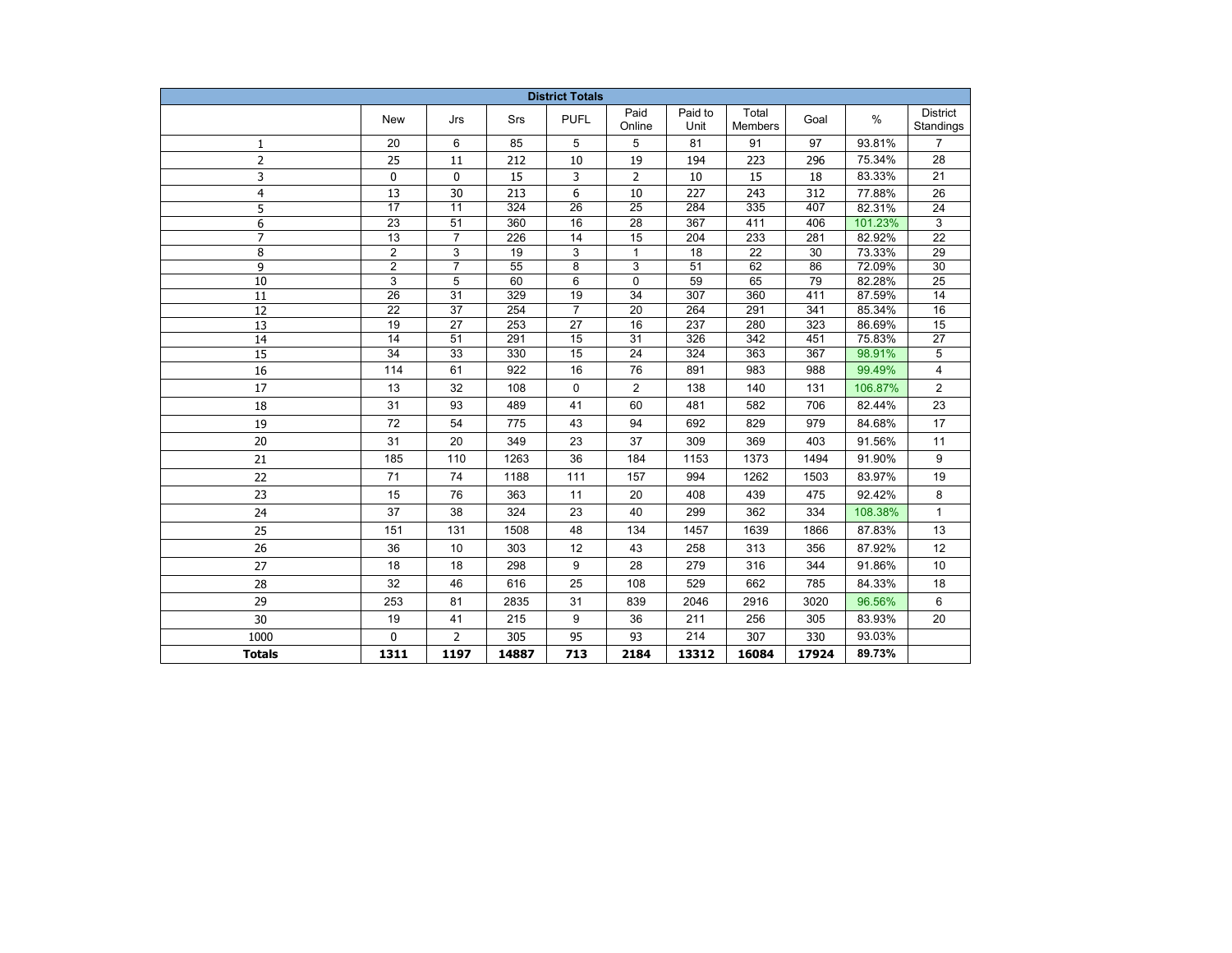| District 1 (Area 1)                                                                                                                                               |                                                                                 |    |   |    |   |   |                |    |    |         |   |  |  |
|-------------------------------------------------------------------------------------------------------------------------------------------------------------------|---------------------------------------------------------------------------------|----|---|----|---|---|----------------|----|----|---------|---|--|--|
| Department of California - 2022 Membership Report                                                                                                                 |                                                                                 |    |   |    |   |   |                |    |    |         |   |  |  |
| Paid<br>Paid to<br>Total<br>$\%$<br>Unit #<br><b>PUFL</b><br>Goal<br>Unit Name<br><b>New</b><br><b>Srs</b><br>Jrs<br>Online<br>Unit<br>Standing<br><b>Members</b> |                                                                                 |    |   |    |   |   |                |    |    |         |   |  |  |
| 96                                                                                                                                                                | Seguoia                                                                         | Δ  |   | 30 |   | 0 | 27             | 32 | 32 | 100.00% | 2 |  |  |
| 205                                                                                                                                                               | <b>Walker Bailey</b>                                                            | 16 | 4 | 31 |   | 0 | 35             | 35 | 20 | 175.00% |   |  |  |
| 274                                                                                                                                                               | Arcata                                                                          | 0  | 0 |    |   |   | $\overline{0}$ |    | 11 | 45.45%  | 4 |  |  |
| 415                                                                                                                                                               | Hoopa                                                                           | 0  | 0 | 19 |   | 0 | 19             | 19 | 23 | 82.61%  | 3 |  |  |
| 529                                                                                                                                                               | $\overline{0}$<br>$0.00\%$<br>Hopland<br>5<br>0<br>$\mathbf{0}$<br>11<br>n<br>0 |    |   |    |   |   |                |    |    |         |   |  |  |
| <b>Total</b>                                                                                                                                                      |                                                                                 | 20 | 6 | 85 | 5 | 5 | 81             | 91 | 97 | 93.81%  |   |  |  |

| District 2 (Area 1)                                                                                                                                        |                                                               |    |   |    |   |   |                |    |    |        |   |  |  |  |
|------------------------------------------------------------------------------------------------------------------------------------------------------------|---------------------------------------------------------------|----|---|----|---|---|----------------|----|----|--------|---|--|--|--|
|                                                                                                                                                            | 03/30/22<br>Department of California - 2022 Membership Report |    |   |    |   |   |                |    |    |        |   |  |  |  |
| Paid to<br>Paid<br>Total<br>$\%$<br>Unit #<br><b>PUFL</b><br><b>New</b><br>Unit Name<br><b>Srs</b><br>Goal<br>Jrs<br>Standing<br>Online<br>Unit<br>Members |                                                               |    |   |    |   |   |                |    |    |        |   |  |  |  |
| 92                                                                                                                                                         | Cheula                                                        |    |   | 62 | 4 |   | 58             | 67 | 80 | 83.75% | 3 |  |  |  |
| 197                                                                                                                                                        | Shasta                                                        |    | 0 | 9  | 4 |   | $\overline{0}$ | 9  | 49 | 18.37% | 5 |  |  |  |
| 369                                                                                                                                                        | Willis Hollenbeak                                             |    | 0 | 13 |   |   | 12             | 13 | 15 | 86.67% | 2 |  |  |  |
| 720                                                                                                                                                        | Shasta Dam                                                    | 8  |   | 64 |   |   | 64             | 69 | 72 | 95.83% |   |  |  |  |
| 746                                                                                                                                                        | Glen L Wilson Sr- Seawolf                                     | 10 |   | 64 |   | 5 | 60             | 65 | 80 | 81.25% | 4 |  |  |  |
| <b>Total</b>                                                                                                                                               | 194<br>25<br>10<br>19<br>296<br>223<br>75.34%<br>11<br>212    |    |   |    |   |   |                |    |    |        |   |  |  |  |

|                                                               | District 3 (Area 1)                 |            |     |     |             |                |                 |                         |      |        |                  |  |  |
|---------------------------------------------------------------|-------------------------------------|------------|-----|-----|-------------|----------------|-----------------|-------------------------|------|--------|------------------|--|--|
| 03/30/22<br>Department of California - 2020 Membership Report |                                     |            |     |     |             |                |                 |                         |      |        |                  |  |  |
| Unit #                                                        | Unit Name                           | <b>New</b> | Jrs | Srs | <b>PUFL</b> | Paid<br>Online | Paid to<br>Unit | Total<br><b>Members</b> | Goal | %      | Unit<br>Standing |  |  |
| 204                                                           | <b>Thomas Tucker</b>                |            |     | 15  |             | -              | 10              | 15                      | 18   | 83.33% |                  |  |  |
| <b>Total</b>                                                  | 15<br>10<br>18<br>15<br>83.33%<br>0 |            |     |     |             |                |                 |                         |      |        |                  |  |  |

|              |                     |                                                   |                | District 4 (Area 1) |                |                |                 |                  |      |          |                  |
|--------------|---------------------|---------------------------------------------------|----------------|---------------------|----------------|----------------|-----------------|------------------|------|----------|------------------|
|              |                     | Department of California - 2020 Membership Report |                |                     |                |                |                 |                  |      |          | 03/30/22         |
| Unit #       | <b>Unit Name</b>    | <b>New</b>                                        | Jrs            | Srs                 | <b>PUFL</b>    | Paid<br>Online | Paid to<br>Unit | Total<br>Members | Goal | $\%$     | Unit<br>Standing |
| 42           | Yuba-Sutter         | $\mathbf{0}$                                      |                | 16                  | $\overline{2}$ |                | 14              | 17               | 18   | 94.44%   |                  |
| 45           | Raisner             | $\mathbf{0}$                                      | 0              | 15                  | $\mathbf{0}$   | $\mathbf{0}$   | 15              | 15               | 18   | 83.33%   | 6                |
| 95           | Oroville            | $\mathbf{0}$                                      | 0              | $\mathbf{0}$        | $\mathbf{0}$   | $\mathbf 0$    | $\overline{0}$  | $\mathbf{0}$     | 26   | $0.00\%$ | 9                |
| 98           | Jefferson L Winn    | $\Omega$                                          | 9              | 14                  | 0              | 0              | 23              | 23               | 26   | 88.46%   | 4                |
| 167          | Mount Lassen        | 3                                                 | 6              | 24                  |                |                | 28              | 30               | 33   | 90.91%   | 3                |
| 210          | South Butte         |                                                   |                | 13                  | $\mathbf{0}$   | 0              | 14              | 14               | 16   | 87.50%   | 5                |
| 218          | Vernon Jewel Danley |                                                   | 11             | 81                  | $\mathbf{0}$   | 4              | 88              | 92               | 99   | 92.93%   | $\overline{2}$   |
| 673          | Durham              | $\mathbf{0}$                                      | $\mathbf{0}$   | 14                  | $\mathbf{0}$   |                | 13              | 14               | 18   | 77.78%   | 7                |
| 807          | Linda               | 8                                                 | $\overline{2}$ | 36                  | 3              | 3              | 32              | 38               | 58   | 65.52%   | 8                |
| <b>Total</b> |                     | 13                                                | 30             | 213                 | 6              | 10             | 227             | 243              | 312  | 77.88%   |                  |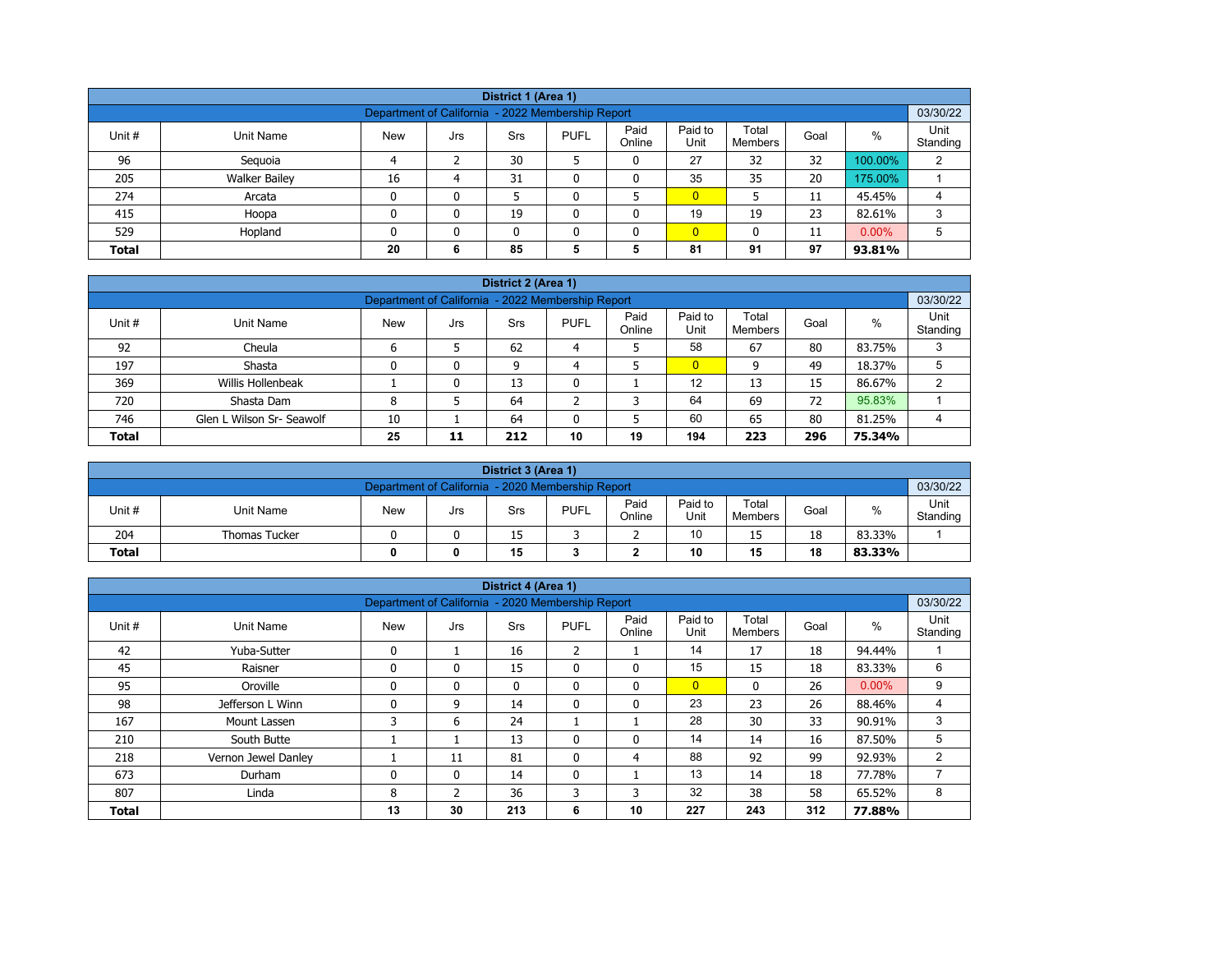|        |                           |                                                   |              | District 5 (Area 1) |                |                |                 |                         |      |         |                  |
|--------|---------------------------|---------------------------------------------------|--------------|---------------------|----------------|----------------|-----------------|-------------------------|------|---------|------------------|
|        |                           | Department of California - 2020 Membership Report |              |                     |                |                |                 |                         |      |         | 03/30/22         |
| Unit # | Unit Name                 | <b>New</b>                                        | Jrs          | <b>Srs</b>          | <b>PUFL</b>    | Paid<br>Online | Paid to<br>Unit | Total<br><b>Members</b> | Goal | $\%$    | Unit<br>Standing |
| 21     | <b>Theodore Roosevelt</b> | 0                                                 | $\mathbf{0}$ | 16                  | 3              |                | 12              | 16                      | 63   | 25.40%  | 13               |
| 101    | Benicia                   | 2                                                 | 0            | 16                  | 3              | $\overline{2}$ | 11              | 16                      | 10   | 160.00% | $\overline{ }$   |
| 111    | Sotoyome                  |                                                   | $\mathbf{0}$ | 40                  | 3              | 3              | 34              | 40                      | 43   | 93.02%  | 6                |
| 165    | Rago-Christopher          | $\Omega$                                          | $\mathbf{0}$ | 20                  |                | 4              | 15              | 20                      | 23   | 86.96%  | 9                |
| 178    | Rio Vista                 | 0                                                 | $\mathbf{0}$ | 15                  | 0              | 2              | 13              | 15                      | 14   | 107.14% | 3                |
| 179    | San Anselmo               | 2                                                 | $\mathbf{0}$ | 21                  | $\mathbf{0}$   | 3              | 18              | 21                      | 22   | 95.45%  | 5                |
| 194    | Tredway                   | 3                                                 | 0            | 16                  | $\overline{2}$ | $\mathbf 0$    | 14              | 16                      | 10   | 160.00% | 0                |
| 199    | Saint Helena              |                                                   | 3            | 30                  | $\mathbf{0}$   | 3              | 30              | 33                      | 36   | 91.67%  | $\overline{7}$   |
| 208    | Dixon                     | 3                                                 | 0            | 23                  | $\mathbf{0}$   |                | 22              | 23                      | 34   | 67.65%  | 11               |
| 293    | William Russell Ledford   | 0                                                 | 7            | 29                  | 6              | 0              | 30              | 36                      | 40   | 90.00%  | 8                |
| 437    | Konocti                   | 2                                                 | $\mathbf{0}$ | 40                  | $\overline{2}$ | 5              | 33              | 40                      | 54   | 74.07%  | 10               |
| 550    | Mare Island Navy Yard     | 3                                                 | $\mathbf{0}$ | 47                  | 3              |                | 43              | 47                      | 48   | 97.92%  | 4                |
| Total  |                           | 17                                                | 11           | 324                 | 26             | 25             | 284             | 335                     | 407  | 82.31%  |                  |

|              | District 6 (Area 1)                                           |            |     |            |              |                |                 |                         |      |         |                  |  |  |  |
|--------------|---------------------------------------------------------------|------------|-----|------------|--------------|----------------|-----------------|-------------------------|------|---------|------------------|--|--|--|
|              | 03/30/22<br>Department of California - 2020 Membership Report |            |     |            |              |                |                 |                         |      |         |                  |  |  |  |
| Unit #       | Unit Name                                                     | <b>New</b> | Jrs | <b>Srs</b> | <b>PUFL</b>  | Paid<br>Online | Paid to<br>Unit | Total<br><b>Members</b> | Goal | %       | Unit<br>Standing |  |  |  |
| 77           | Yolo                                                          |            | 6   | 32         | 0            |                | 36              | 38                      | 37   | 102.70% | 3                |  |  |  |
| 233          | Laguna Elk Grove                                              |            | 17  | 58         |              | 15             | 59              | 75                      | 74   | 101.35% | 4                |  |  |  |
| 383          | Fair Oaks                                                     |            | 11  | 51         |              |                | 59              | 62                      | 57   | 108.77% | 2                |  |  |  |
| 521          | Haggin-Grant                                                  | 15         | 14  | 152        | $\mathbf{0}$ |                | 159             | 166                     | 148  | 112.16% |                  |  |  |  |
| 604          | Magellan                                                      | 0          | 0   | 27         | 10           |                | 16              | 27                      | 33   | 81.82%  | 5                |  |  |  |
| 832          | Charles Eggen                                                 |            | 3   | 40         | 4            |                | 38              | 43                      | 57   | 75.44%  | 6                |  |  |  |
| <b>Total</b> |                                                               | 23         | 51  | 360        | 16           | 28             | 367             | 411                     | 406  | 101.23% |                  |  |  |  |

|              |                                                                               |                                                   |     | District 7 (Area 1) |             |                |                 |                  |      |         |                  |
|--------------|-------------------------------------------------------------------------------|---------------------------------------------------|-----|---------------------|-------------|----------------|-----------------|------------------|------|---------|------------------|
|              |                                                                               | Department of California - 2020 Membership Report |     |                     |             |                |                 |                  |      |         | 03/30/22         |
| Unit #       | Unit Name                                                                     | <b>New</b>                                        | Jrs | Srs                 | <b>PUFL</b> | Paid<br>Online | Paid to<br>Unit | Total<br>Members | Goal | $\%$    | Unit<br>Standing |
| 119          | EL Dorado                                                                     |                                                   | 0   | 31                  | 4           | 4              | 23              | 31               | 37   | 83.78%  | 4                |
| 130          | Frank Gallino                                                                 |                                                   |     | 36                  |             |                | 36              | 38               | 48   | 79.17%  |                  |
| 169          | Alyn W Butler                                                                 |                                                   |     | 52                  |             |                | 47              | 54               | 61   | 88.52%  |                  |
| 264          | James E Fowler                                                                |                                                   | 0   | 11                  | 0           |                | 10              | 11               | 10   | 110.00% |                  |
| 587          | Warren Mckeon                                                                 |                                                   | 3   | 65                  | 4           | 4              | 60              | 68               | 77   | 88.31%  | 3                |
| 795          | 28<br>48<br>Stella Van Dyke Johnson<br>31<br>31<br>0<br>3<br>64.58%<br>6<br>0 |                                                   |     |                     |             |                |                 |                  |      |         |                  |
| <b>Total</b> |                                                                               | 13                                                |     | 226                 | 14          | 15             | 204             | 233              | 281  | 82.92%  |                  |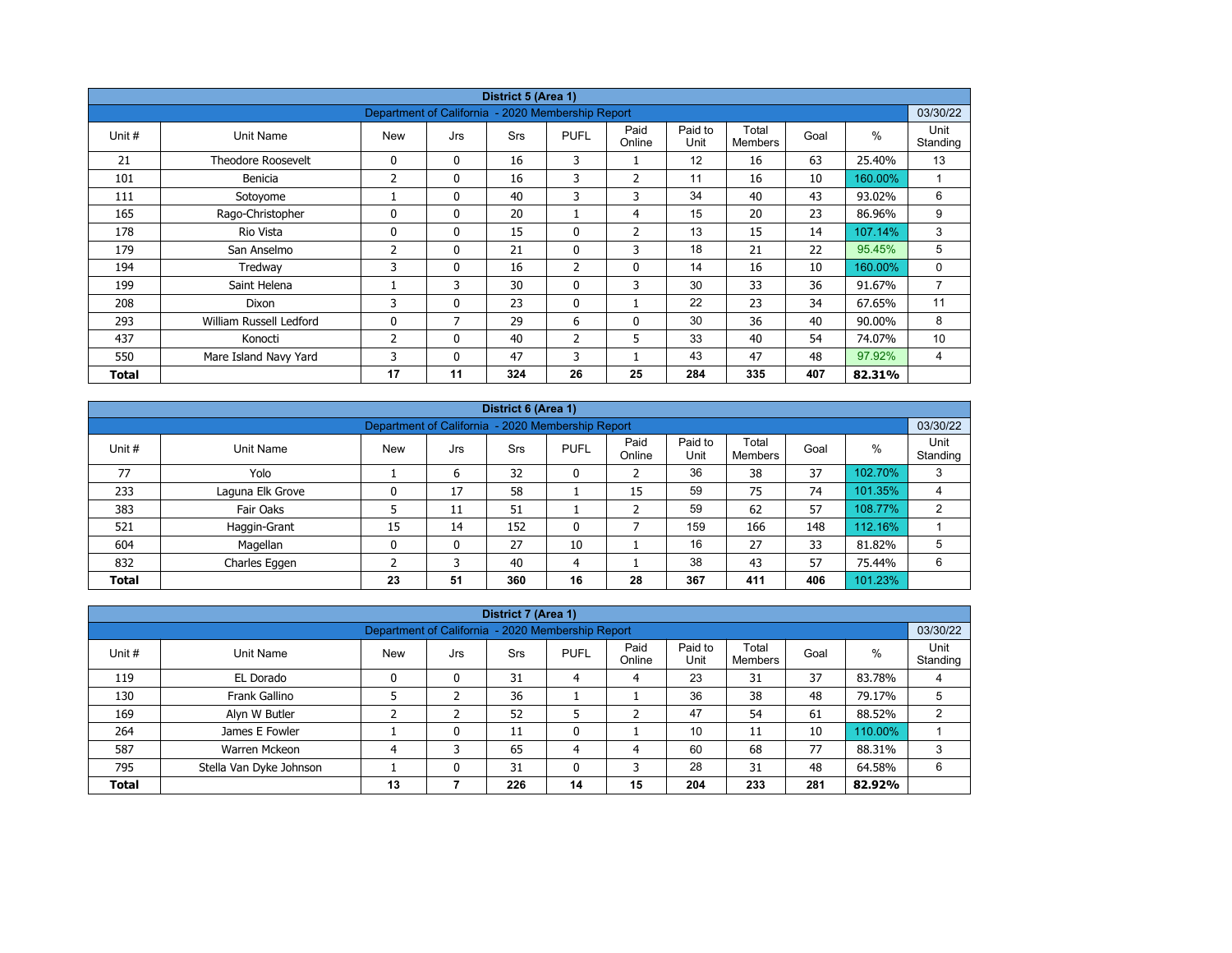| District 8 (Area 2)                                                                                                                                     |                                                               |  |  |  |  |  |  |  |  |  |  |  |  |  |
|---------------------------------------------------------------------------------------------------------------------------------------------------------|---------------------------------------------------------------|--|--|--|--|--|--|--|--|--|--|--|--|--|
|                                                                                                                                                         | 03/30/22<br>Department of California - 2022 Membership Report |  |  |  |  |  |  |  |  |  |  |  |  |  |
| Paid<br>Paid to<br>Total<br><b>PUFL</b><br>%<br>Unit #<br>Unit Name<br><b>New</b><br>Goal<br>Srs<br>Jrs<br>Unit<br>Online<br>Standing<br><b>Members</b> |                                                               |  |  |  |  |  |  |  |  |  |  |  |  |  |
|                                                                                                                                                         | 30<br>18<br>22<br>19<br>73.33%<br>San Francisco               |  |  |  |  |  |  |  |  |  |  |  |  |  |
| <b>Total</b>                                                                                                                                            | 22<br>30<br>19<br>18<br>73.33%                                |  |  |  |  |  |  |  |  |  |  |  |  |  |

| District 9 (Area 2)                                                                                                                                     |                                                     |  |  |    |  |  |    |    |    |        |  |  |  |  |
|---------------------------------------------------------------------------------------------------------------------------------------------------------|-----------------------------------------------------|--|--|----|--|--|----|----|----|--------|--|--|--|--|
| Department of California - 2022 Membership Report                                                                                                       |                                                     |  |  |    |  |  |    |    |    |        |  |  |  |  |
| Paid<br>Paid to<br>Total<br>Unit #<br><b>PUFL</b><br>%<br><b>New</b><br><b>Unit Name</b><br>Goal<br>Srs<br>Jrs<br>Standing<br>Online<br>Unit<br>Members |                                                     |  |  |    |  |  |    |    |    |        |  |  |  |  |
| 161                                                                                                                                                     | Harding-Hola                                        |  |  | 35 |  |  | 35 | 41 | 43 | 95.35% |  |  |  |  |
| 202                                                                                                                                                     | 16<br>20<br>21<br>43<br>48.84%<br>Rov Frerichs<br>ົ |  |  |    |  |  |    |    |    |        |  |  |  |  |
| 51<br>86<br>55<br>62<br><b>Total</b><br>72.09%<br>8                                                                                                     |                                                     |  |  |    |  |  |    |    |    |        |  |  |  |  |

| District 10 (Area 2)                                                                                                                                    |                                               |  |  |    |  |  |    |    |    |        |  |  |  |
|---------------------------------------------------------------------------------------------------------------------------------------------------------|-----------------------------------------------|--|--|----|--|--|----|----|----|--------|--|--|--|
| 03/30/22<br>Department of California - 2022 Membership Report                                                                                           |                                               |  |  |    |  |  |    |    |    |        |  |  |  |
| Paid<br>Paid to<br>Total<br>Unit #<br>%<br><b>PUFL</b><br><b>New</b><br>Unit Name<br>Goal<br>Srs<br>Jrs<br>Online<br>Standing<br>Unit<br><b>Members</b> |                                               |  |  |    |  |  |    |    |    |        |  |  |  |
| 68                                                                                                                                                      | Havward                                       |  |  | 21 |  |  | 21 | 23 | 32 | 71.88% |  |  |  |
| 117                                                                                                                                                     | 38<br>39<br>47<br>42<br>89.36%<br>San Leandro |  |  |    |  |  |    |    |    |        |  |  |  |
| 79<br>59<br>60<br><b>Total</b><br>65<br>82.28%<br>0                                                                                                     |                                               |  |  |    |  |  |    |    |    |        |  |  |  |

| District 11 (Area 3) |                                                                                                                                                          |                                                   |    |     |         |    |     |     |     |         |          |  |  |  |
|----------------------|----------------------------------------------------------------------------------------------------------------------------------------------------------|---------------------------------------------------|----|-----|---------|----|-----|-----|-----|---------|----------|--|--|--|
|                      |                                                                                                                                                          | Department of California - 2022 Membership Report |    |     |         |    |     |     |     |         | 03/30/22 |  |  |  |
| Unit #               | Paid<br>Paid to<br>Total<br>Unit<br>$\%$<br><b>New</b><br><b>PUFL</b><br>Goal<br>Unit Name<br><b>Srs</b><br>Jrs<br>Unit<br>Online<br>Standing<br>Members |                                                   |    |     |         |    |     |     |     |         |          |  |  |  |
| 16                   | Karl Ross                                                                                                                                                | C                                                 |    | 64  | 10      | 10 | 49  | 69  | 89  | 77.53%  | 5        |  |  |  |
| 22                   | Lodi                                                                                                                                                     | 0                                                 | 0  | 33  | h<br>∠  | 5  | 26  | 33  | 40  | 82.50%  | 3        |  |  |  |
| 108                  | Amador                                                                                                                                                   | 20                                                | 6  | 85  |         |    | 83  | 91  | 69  | 131.88% |          |  |  |  |
| 190                  | Clinton Mccausland                                                                                                                                       |                                                   | h  | 20  | 3       |    | 18  | 22  | 27  | 81.48%  |          |  |  |  |
| 249                  | Mcfall-Grisham                                                                                                                                           |                                                   | 9  | 38  | C.<br>∠ | 8  | 37  | 47  | 64  | 73.44%  | 6        |  |  |  |
| 376                  | Calaveras                                                                                                                                                |                                                   | 9  | 57  | 0       | 3  | 63  | 66  | 75  | 88.00%  | C        |  |  |  |
| 803                  | 32<br>31<br>47<br>32<br>68.09%<br>Ed Stewart<br>$\mathbf{0}$<br>0<br>0                                                                                   |                                                   |    |     |         |    |     |     |     |         |          |  |  |  |
| <b>Total</b>         |                                                                                                                                                          | 26                                                | 31 | 329 | 19      | 34 | 307 | 360 | 411 | 87.59%  |          |  |  |  |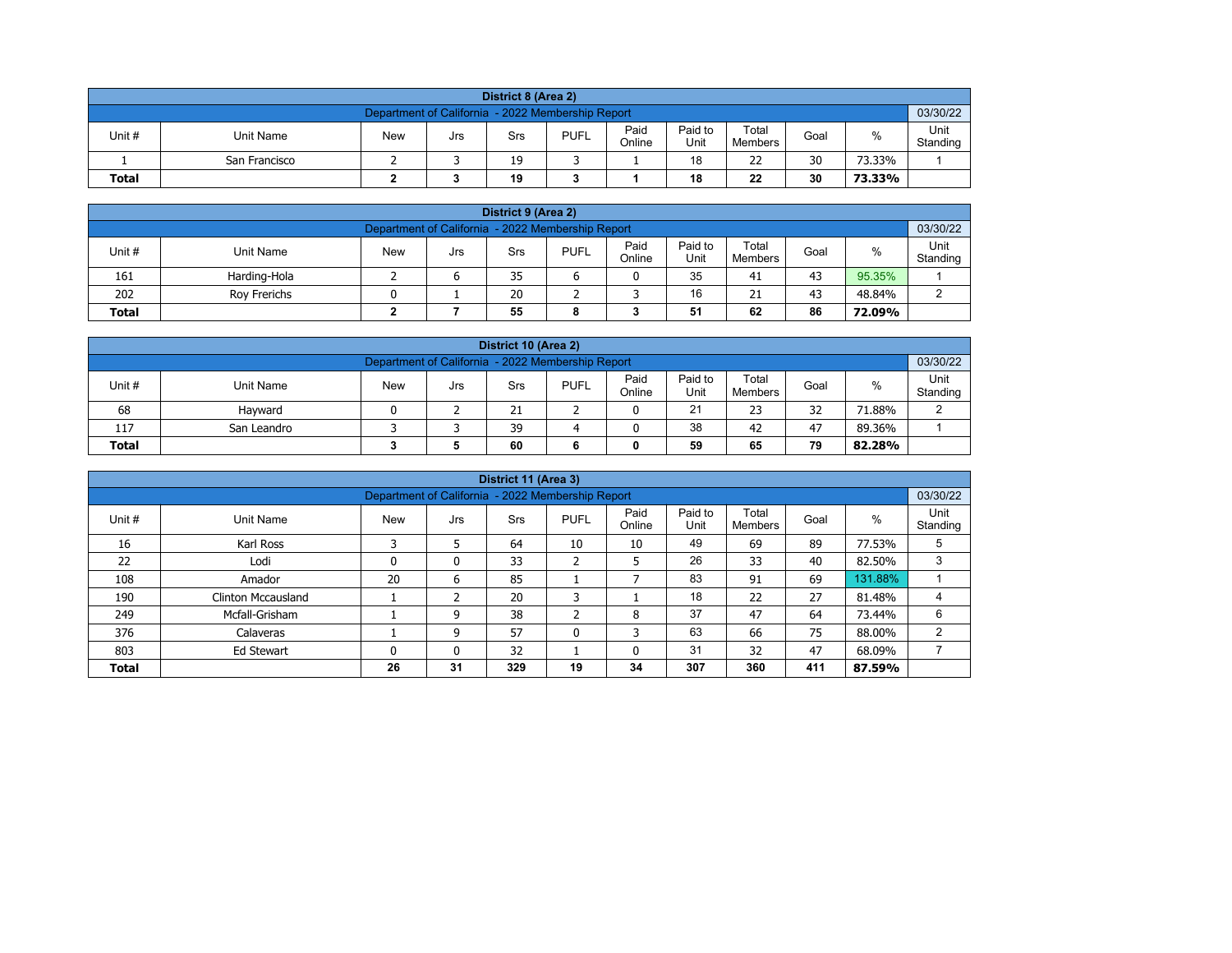| District 12 (Area 3) |                   |                                                   |              |            |                |                |                 |                         |      |         |                  |  |  |
|----------------------|-------------------|---------------------------------------------------|--------------|------------|----------------|----------------|-----------------|-------------------------|------|---------|------------------|--|--|
|                      |                   |                                                   |              |            |                |                |                 |                         |      |         |                  |  |  |
|                      |                   | Department of California - 2022 Membership Report |              |            |                |                |                 |                         |      |         | 03/30/22         |  |  |
| Unit #               | Unit Name         | <b>New</b>                                        | Jrs          | <b>Srs</b> | <b>PUFL</b>    | Paid<br>Online | Paid to<br>Unit | Total<br><b>Members</b> | Goal | %       | Unit<br>Standing |  |  |
| 74                   | Modesto           |                                                   | 0            | 28         | $\overline{2}$ | 5              | 21              | 28                      | 39   | 71.79%  | 6                |  |  |
| 83                   | Merced            | 4                                                 | 16           | 80         | $\overline{2}$ | 8              | 86              | 96                      | 120  | 80.00%  | 3                |  |  |
| 166                  | James V Pernetti  | 13                                                | 10           | 76         | $\mathbf{0}$   | $\overline{2}$ | 84              | 86                      | 72   | 119.44% |                  |  |  |
| 168                  | Elijah B Hayes    | 0                                                 | 5            | 19         |                |                | 22              | 24                      | 31   | 77.42%  | 4                |  |  |
| 240                  | Manuel M Lopes    |                                                   | $\mathbf{0}$ | 21         | 0              | 3              | 18              | 21                      | 28   | 75.00%  | 5                |  |  |
| 491                  | Ceres             | 0                                                 | 3            | 9          | $\overline{2}$ | 0              | 10              | 12                      | 18   | 66.67%  |                  |  |  |
| 567                  | Mariposa          | 3                                                 |              | 13         | $\mathbf{0}$   |                | 13              | 14                      | 14   | 100.00% | 2                |  |  |
| 872                  | Scranton & Qualle | 0                                                 | <sup>-</sup> | 8          | $\Omega$       | 0              | 10              | 10                      | 19   | 52.63%  | 8                |  |  |
| <b>Total</b>         |                   | 22                                                | 37           | 254        |                | 20             | 264             | 291                     | 341  | 85.34%  |                  |  |  |

| District 13 (Area 2)                                                                                                                                    |                                                               |    |    |     |    |    |     |     |     |         |   |  |  |  |  |
|---------------------------------------------------------------------------------------------------------------------------------------------------------|---------------------------------------------------------------|----|----|-----|----|----|-----|-----|-----|---------|---|--|--|--|--|
|                                                                                                                                                         | 03/30/22<br>Department of California - 2022 Membership Report |    |    |     |    |    |     |     |     |         |   |  |  |  |  |
| Unit<br>Paid<br>Paid to<br>Total<br>%<br>Unit#<br><b>New</b><br><b>PUFL</b><br>Unit Name<br>Goal<br>Srs<br>Jrs<br>Standing<br>Online<br>Unit<br>Members |                                                               |    |    |     |    |    |     |     |     |         |   |  |  |  |  |
| 217                                                                                                                                                     | Gilroy                                                        |    | 11 | 41  |    | 0  | 52  | 52  | 50  | 104.00% |   |  |  |  |  |
| 318                                                                                                                                                     | <b>Willow Glen</b>                                            |    | 0  | 4   |    | 0  |     | 4   | 12  | 33.33%  | 5 |  |  |  |  |
| 419                                                                                                                                                     | Santa Clara                                                   | 11 | 11 | 135 | 13 |    | 128 | 146 | 141 | 103.55% | 2 |  |  |  |  |
| 564                                                                                                                                                     | <b>Mission City</b>                                           |    |    | 29  | 4  | 4  | 26  | 34  | 47  | 72.34%  | 3 |  |  |  |  |
| Mayfair<br>30<br>73<br>791<br>44<br>44<br>60.27%<br>$\mathbf{0}$<br>4                                                                                   |                                                               |    |    |     |    |    |     |     |     |         |   |  |  |  |  |
| <b>Total</b>                                                                                                                                            |                                                               | 19 | 27 | 253 | 27 | 16 | 237 | 280 | 323 | 86.69%  |   |  |  |  |  |

| District 14 (Area 3)<br>03/30/22                  |                       |             |               |                |              |                |                 |                         |      |        |                  |  |  |  |
|---------------------------------------------------|-----------------------|-------------|---------------|----------------|--------------|----------------|-----------------|-------------------------|------|--------|------------------|--|--|--|
| Department of California - 2022 Membership Report |                       |             |               |                |              |                |                 |                         |      |        |                  |  |  |  |
| Unit #                                            | Unit Name             | <b>New</b>  | Jrs           | Srs            | <b>PUFL</b>  | Paid<br>Online | Paid to<br>Unit | Total<br><b>Members</b> | Goal | %      | Unit<br>Standing |  |  |  |
| 3                                                 | Hanford               | 0           | 15            | 53             | 2            | 2              | 66              | 68                      | 79   | 86.08% | 3                |  |  |  |
| 4                                                 | <b>Charlie Waters</b> | 0           | $\mathbf{0}$  | Τ.             | $\mathbf{0}$ |                | $\overline{0}$  |                         | 18   | 5.56%  | 11               |  |  |  |
| 11                                                | Madera                | 0           | 0             | $\overline{2}$ | 2            | 0              | 4               | $\overline{2}$          | 10   | 20.00% | 10               |  |  |  |
| 23                                                | William Lee Netzer    | 2           | 2             | 14             | $\mathbf{0}$ |                | 15              | 16                      | 17   | 94.12% |                  |  |  |  |
| 110                                               | Oakhurst              |             | $\mathcal{P}$ | 29             | 0            | 0              | 31              | 31                      | 42   | 73.81% | 6                |  |  |  |
| 147                                               | Cecil Cox             | 3           | 15            | 56             | 5            |                | 75              | 71                      | 98   | 72.45% | 9                |  |  |  |
| 191                                               | Kingsburg             | 2           | 6             | 45             | $\mathbf{0}$ | $\overline{2}$ | 49              | 51                      | 64   | 79.69% | 5                |  |  |  |
| 346                                               | Firebaugh             | 0           | $\mathbf{0}$  | 8              | 0            | 0              | 8               | 8                       | 11   | 72.73% | 8                |  |  |  |
| 355                                               | Westland              | $\mathbf 0$ | $\mathbf{0}$  | 9              | $\mathbf{0}$ | $\mathbf{0}$   | 9               | 9                       | 11   | 81.82% | 4                |  |  |  |
| 509                                               | Fresno Federal        | 6           | 4             | 67             | 6            | 10             | 67              | 71                      | 82   | 86.59% | 2                |  |  |  |
| 511                                               | <b>State Center</b>   | 0           | 7             | 7              | $\mathbf{0}$ | 14             | $\overline{0}$  | 14                      | 19   | 73.68% | 7                |  |  |  |
| Total                                             |                       | 14          | 51            | 291            | 15           | 31             | 326             | 342                     | 451  | 75.83% |                  |  |  |  |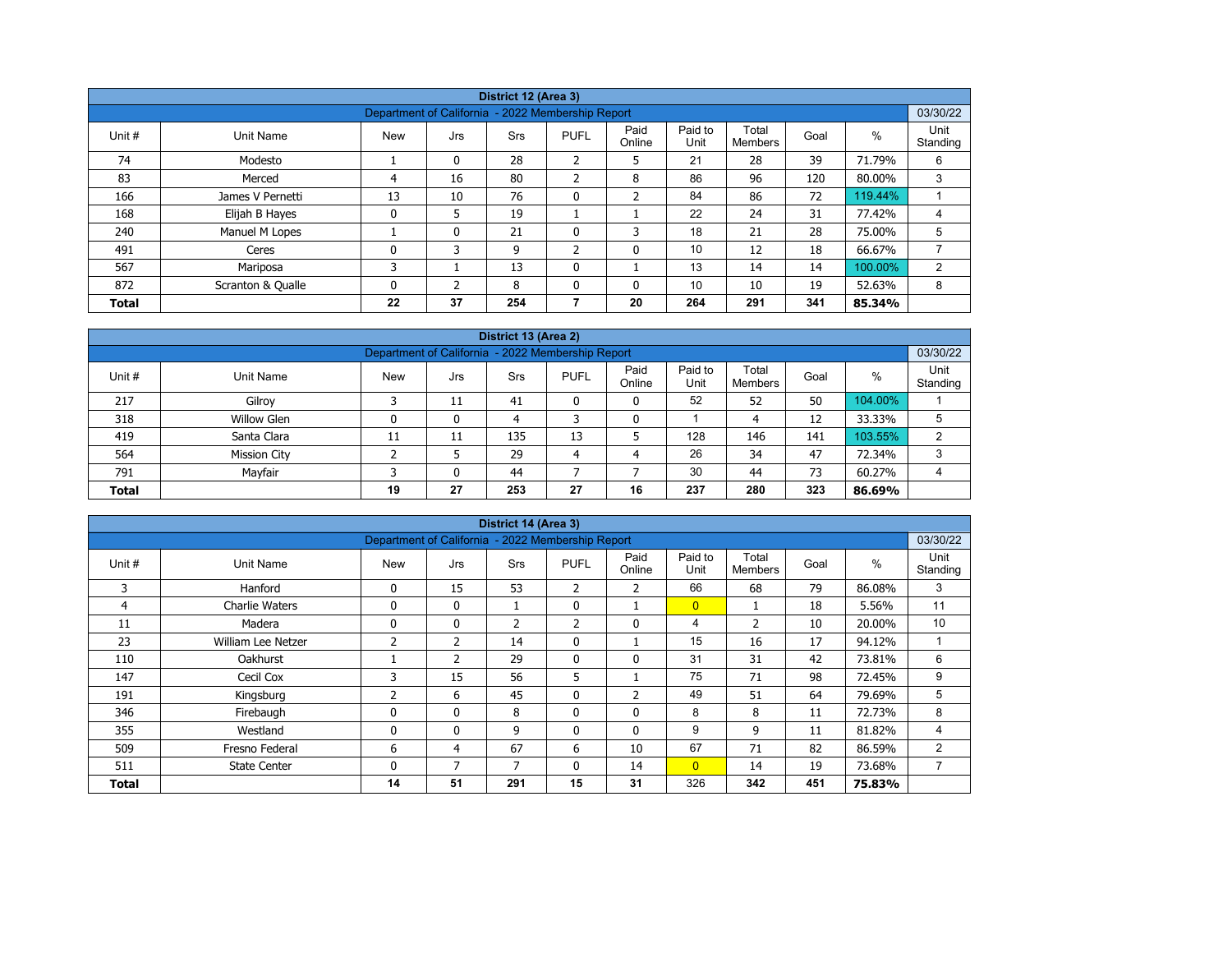|              |                   |                                                   |          | District 15 (Area 3) |                |                |                 |                  |      |         |                  |  |  |
|--------------|-------------------|---------------------------------------------------|----------|----------------------|----------------|----------------|-----------------|------------------|------|---------|------------------|--|--|
|              |                   | Department of California - 2022 Membership Report |          |                      |                |                |                 |                  |      |         | 03/30/22         |  |  |
| Unit #       | Unit Name         | <b>New</b>                                        | Jrs      | Srs                  | <b>PUFL</b>    | Paid<br>Online | Paid to<br>Unit | Total<br>Members | Goal | $\%$    | Unit<br>Standing |  |  |
| 20           | Porterville       |                                                   | 10       | 47                   | $\overline{2}$ | 3              | 52              | 57               | 55   | 103.64% | 3                |  |  |
| 26           | Bakersfield       |                                                   | 0        | 75                   | 5              | 6              | 69              | 75               | 89   | 84.27%  | 5                |  |  |
| 94           | Exeter            | 0                                                 |          | 24                   | 6              | 10             | 9               | 25               | 32   | 78.13%  |                  |  |  |
| 124          | Merle Reed        | 14                                                | 14       | 98                   | h              | 4              | 106             | 112              | 102  | 109.80% | $\overline{2}$   |  |  |
| 213          | Leslie L Robinson | 0                                                 | 4        | 30                   | $\mathbf 0$    |                | 33              | 34               | 34   | 100.00% | 4                |  |  |
| 221          | Tehachapi         | 12                                                | 4        | 43                   | $\mathbf{0}$   | 0              | 47              | 47               | 39   | 120.51% |                  |  |  |
| 711          | Kern River Valley | 0                                                 | $\Omega$ | 13                   | $\mathbf{0}$   | 0              | 13              | 13               | 16   | 81.25%  | 6                |  |  |
| <b>Total</b> |                   | 34                                                | 33       | 330                  | 15             | 24             | 324             | 363              | 367  | 98.91%  |                  |  |  |

| District 16 (Area 6) |                           |                                                   |                |     |                |                |                 |                         |      |         |                  |  |  |
|----------------------|---------------------------|---------------------------------------------------|----------------|-----|----------------|----------------|-----------------|-------------------------|------|---------|------------------|--|--|
|                      |                           | Department of California - 2022 Membership Report |                |     |                |                |                 |                         |      |         | 03/30/22         |  |  |
| Unit #               | Unit Name                 | <b>New</b>                                        | Jrs            | Srs | <b>PUFL</b>    | Paid<br>Online | Paid to<br>Unit | Total<br><b>Members</b> | Goal | $\%$    | Unit<br>Standing |  |  |
| 48                   | Oxnard                    | 0                                                 | 10             | 59  | 3              | 3              | 63              | 69                      | 83   | 83.13%  | 12               |  |  |
| 49                   | Santa Barbara             | $\mathbf 0$                                       | $\mathbf{0}$   | 3   | $\mathbf{0}$   | 3              | $\overline{0}$  | 3                       | 12   | 25.00%  | 14               |  |  |
| 50                   | Paso Robles               |                                                   | 1              | 18  | $\mathbf 0$    |                | 18              | 19                      | 19   | 100.00% | 6                |  |  |
| 56                   | Corporal Marshal N Braden | 6                                                 | 8              | 68  |                | 8              | 67              | 76                      | 90   | 84.44%  | 11               |  |  |
| 66                   | San Luis Obispo           | 7                                                 | 4              | 61  | $\mathbf{0}$   | 4              | 61              | 65                      | 65   | 100.00% | 6                |  |  |
| 125                  | Vandenberg                | 0                                                 | $\mathbf{0}$   | 33  | 2              | 3              | 28              | 33                      | 38   | 86.84%  | 10               |  |  |
| 136                  | Arroyo Grande             | 9                                                 | 1              | 84  | $\overline{2}$ | 8              | 75              | 85                      | 77   | 110.39% | 3                |  |  |
| 211                  | William "Will" Proud      | 11                                                | $\overline{2}$ | 94  | 3              | 4              | 89              | 96                      | 94   | 102.13% | 4                |  |  |
| 339                  | Ventura                   | 0                                                 | 9              | 24  |                |                | 31              | 33                      | 41   | 80.49%  | 13               |  |  |
| 432                  | Cambria                   | 37                                                | 5              | 146 | $\overline{2}$ |                | 148             | 151                     | 128  | 117.97% | 2                |  |  |
| 482                  | Walter "Ski" Gamulski     | 3                                                 | 6              | 47  | $\mathbf{0}$   | $\Omega$       | 53              | 53                      | 54   | 98.15%  | 8                |  |  |
| 502                  | Moorpark                  |                                                   | 1              | 24  | $\mathbf{0}$   | 4              | 21              | 25                      | 26   | 96.15%  | 9                |  |  |
| 534                  | Orcutt                    | 17                                                | $\mathbf{0}$   | 47  |                | 3              | 43              | 47                      | 36   | 130.56% |                  |  |  |
| 741                  | Camarillo                 | 22                                                | 14             | 214 |                | 33             | 194             | 228                     | 225  | 101.33% | 5                |  |  |
| <b>Total</b>         |                           | 114                                               | 61             | 922 | 16             | 76             | 891             | 983                     | 988  | 99.49%  |                  |  |  |

| District 17 (Area 4)                                                                                                                                     |                            |  |    |    |   |   |    |    |    |         |   |  |  |
|----------------------------------------------------------------------------------------------------------------------------------------------------------|----------------------------|--|----|----|---|---|----|----|----|---------|---|--|--|
| 03/30/22<br>Department of California - 2022 Membership Report                                                                                            |                            |  |    |    |   |   |    |    |    |         |   |  |  |
| Paid to<br>Paid<br>Unit<br>Total<br>%<br>Unit #<br><b>PUFL</b><br><b>New</b><br>Goal<br>Unit Name<br>Srs<br>Jrs<br>Unit<br>Standing<br>Online<br>Members |                            |  |    |    |   |   |    |    |    |         |   |  |  |
| 302                                                                                                                                                      | Allied                     |  | 8  | 47 |   | 0 | 55 | 55 | 52 | 105.77% | ີ |  |  |
| 309                                                                                                                                                      | Los Angeles Sheriff's Star |  |    | 30 |   |   | 32 | 33 | 31 | 106.45% |   |  |  |
| 628                                                                                                                                                      | Chinatown                  |  | 21 | 31 | 0 |   | 51 | 52 | 48 | 108.33% |   |  |  |
| 108<br>138<br>106.87%<br>32<br>140<br>131<br><b>Total</b><br>13<br>◠<br>0                                                                                |                            |  |    |    |   |   |    |    |    |         |   |  |  |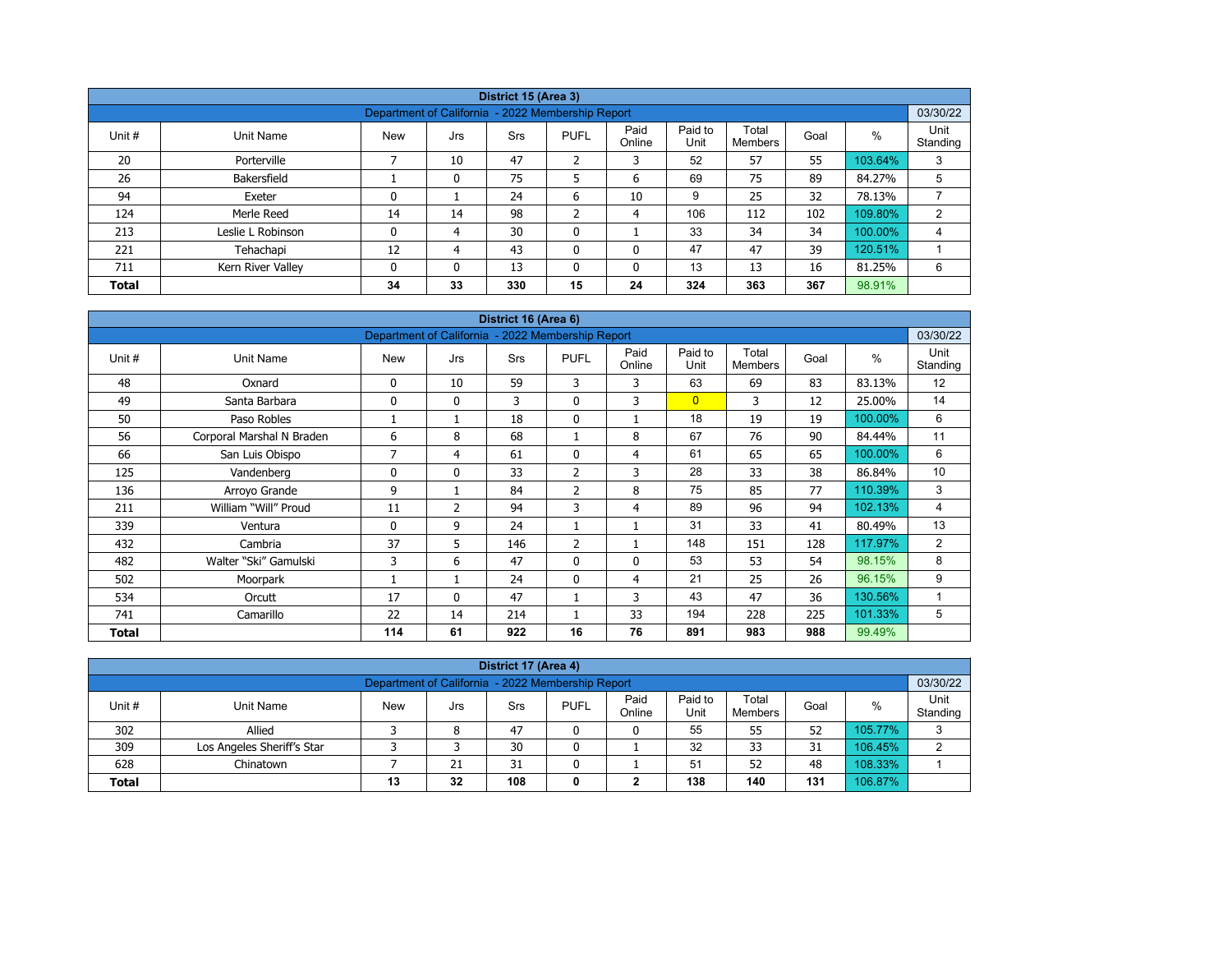| District 18 (Area 6) |                       |                                                   |              |            |                |                |                 |                         |      |               |                  |  |  |
|----------------------|-----------------------|---------------------------------------------------|--------------|------------|----------------|----------------|-----------------|-------------------------|------|---------------|------------------|--|--|
|                      |                       | Department of California - 2022 Membership Report |              |            |                |                |                 |                         |      |               | 03/30/22         |  |  |
| Unit #               | Unit Name             | <b>New</b>                                        | Jrs          | <b>Srs</b> | <b>PUFL</b>    | Paid<br>Online | Paid to<br>Unit | Total<br><b>Members</b> | Goal | $\frac{0}{0}$ | Unit<br>Standing |  |  |
| 13                   | Pasadena              | 0                                                 | 14           | 32         | 2              | 3              | 41              | 46                      | 53   | 86.79%        | 6                |  |  |
| 30                   | Pomoma Charles P Rowe | 4                                                 | 3            | 34         | 2              |                | 34              | 37                      | 60   | 61.67%        | 10               |  |  |
| 75                   | La Puente             | 0                                                 | $\mathbf{0}$ | 7          | 4              | 3              | $\overline{0}$  | 7                       | 34   | 20.59%        | 12               |  |  |
| 139                  | Alhambra              | 3                                                 | 5            | 54         | 5              | 6              | 48              | 59                      | 58   | 101.72%       | 3                |  |  |
| 180                  | Canyon City           | 3                                                 | 6            | 47         | $\overline{4}$ | 8              | 41              | 53                      | 45   | 117.78%       | 2                |  |  |
| 241                  | Abraham Lincoln       | 6                                                 | $\mathbf{0}$ | 23         | 2              | $\overline{2}$ | 19              | 23                      | 23   | 100.00%       | 4                |  |  |
| 261                  | El Monte              | 0                                                 | 6            | 18         | $\mathbf 0$    |                | 23              | 24                      | 44   | 54.55%        | 11               |  |  |
| 280                  | East Pasadena         |                                                   |              | 44         | 5              | 4              | 36              | 45                      | 58   | 77.59%        | 9                |  |  |
| 397                  | Monterey Park         | 0                                                 | 3            | 14         | $\mathbf{0}$   | 17             | $\overline{0}$  | 17                      | 14   | 121.43%       | 1                |  |  |
| 755                  | Charter Cove          | 4                                                 | 13           | 80         | $\overline{2}$ | 8              | 83              | 93                      | 119  | 78.15%        | 8                |  |  |
| 790                  | <b>West Covina</b>    | 7                                                 | 5            | 51         | $\overline{2}$ | 6              | 48              | 56                      | 57   | 98.25%        | 5                |  |  |
| 830                  | Duarte                | 3                                                 | 37           | 85         | 13             |                | 108             | 122                     | 141  | 86.52%        | 7                |  |  |
| Total                |                       | 31                                                | 93           | 489        | 41             | 60             | 481             | 582                     | 706  | 82.44%        |                  |  |  |

| District 19 (Area 4)<br>Department of California - 2022 Membership Report |                   |            |                |     |                |                |                 |                         |      |               |                  |  |  |
|---------------------------------------------------------------------------|-------------------|------------|----------------|-----|----------------|----------------|-----------------|-------------------------|------|---------------|------------------|--|--|
|                                                                           |                   |            |                |     |                |                |                 |                         |      |               | 03/30/22         |  |  |
| Unit #                                                                    | Unit Name         | <b>New</b> | Jrs            | Srs | <b>PUFL</b>    | Paid<br>Online | Paid to<br>Unit | Total<br><b>Members</b> | Goal | $\frac{0}{0}$ | Unit<br>Standing |  |  |
| 134                                                                       | City of Paramount | 9          | $\mathbf{0}$   | 11  |                |                | 9               | 11                      | 22   | 50.00%        | 13               |  |  |
| 170                                                                       | Bert S Crossland  | 0          | 5              | 22  | $\overline{2}$ |                | 24              | 27                      | 26   | 103.85%       | 1                |  |  |
| 184                                                                       | South Bay         | 9          | $\overline{4}$ | 94  | 5              | 25             | 68              | 98                      | 124  | 79.03%        | 9                |  |  |
| 270                                                                       | Downey            | 0          | $\mathbf{0}$   | 10  | 2              | 0              | 8               | 10                      | 12   | 83.33%        | $\overline{7}$   |  |  |
| 272                                                                       | Montebello        | 12         | $\mathbf{0}$   | 94  | 2              | 11             | 81              | 94                      | 94   | 100.00%       | 2                |  |  |
| 314                                                                       | Hawthorne         | 0          | 5              | 65  | 14             | 6              | 50              | 70                      | 81   | 86.42%        | 6                |  |  |
| 341                                                                       | Leland A Cupp     | 4          | 3              | 45  | $\mathbf{0}$   | $\overline{7}$ | 41              | 48                      | 53   | 90.57%        | 4                |  |  |
| 352                                                                       | Gilbert W Lindsay | 0          | $\mathbf{0}$   | 3   |                | 2              | $\overline{0}$  | 3                       | 10   | 30.00%        | 14               |  |  |
| 359                                                                       | <b>Norwalk</b>    | 11         | 13             | 107 | 5              | 6              | 109             | 120                     | 147  | 81.63%        | 8                |  |  |
| 411                                                                       | Rivera            | 6          | 3              | 37  |                | 5              | 34              | 40                      | 51   | 78.43%        | 11               |  |  |
| 465                                                                       | Clyde F Hager     |            | 4              | 7   |                | 0              | 10              | 11                      | 14   | 78.57%        | 10               |  |  |
| 496                                                                       | Lakewood          | 19         | 14             | 239 | $\overline{7}$ | 8              | 238             | 253                     | 288  | 87.85%        | 5                |  |  |
| 723                                                                       | Hollydale         |            | $\mathbf{1}$   | 20  |                | 3              | 17              | 21                      | 21   | 100.00%       | 2                |  |  |
| 833                                                                       | Lincoln Village   | 0          | 2              | 21  |                | 19             | 3               | 23                      | 36   | 63.89%        | 12               |  |  |
| Total                                                                     |                   | 72         | 54             | 775 | 43             | 94             | 692             | 829                     | 979  | 84.68%        |                  |  |  |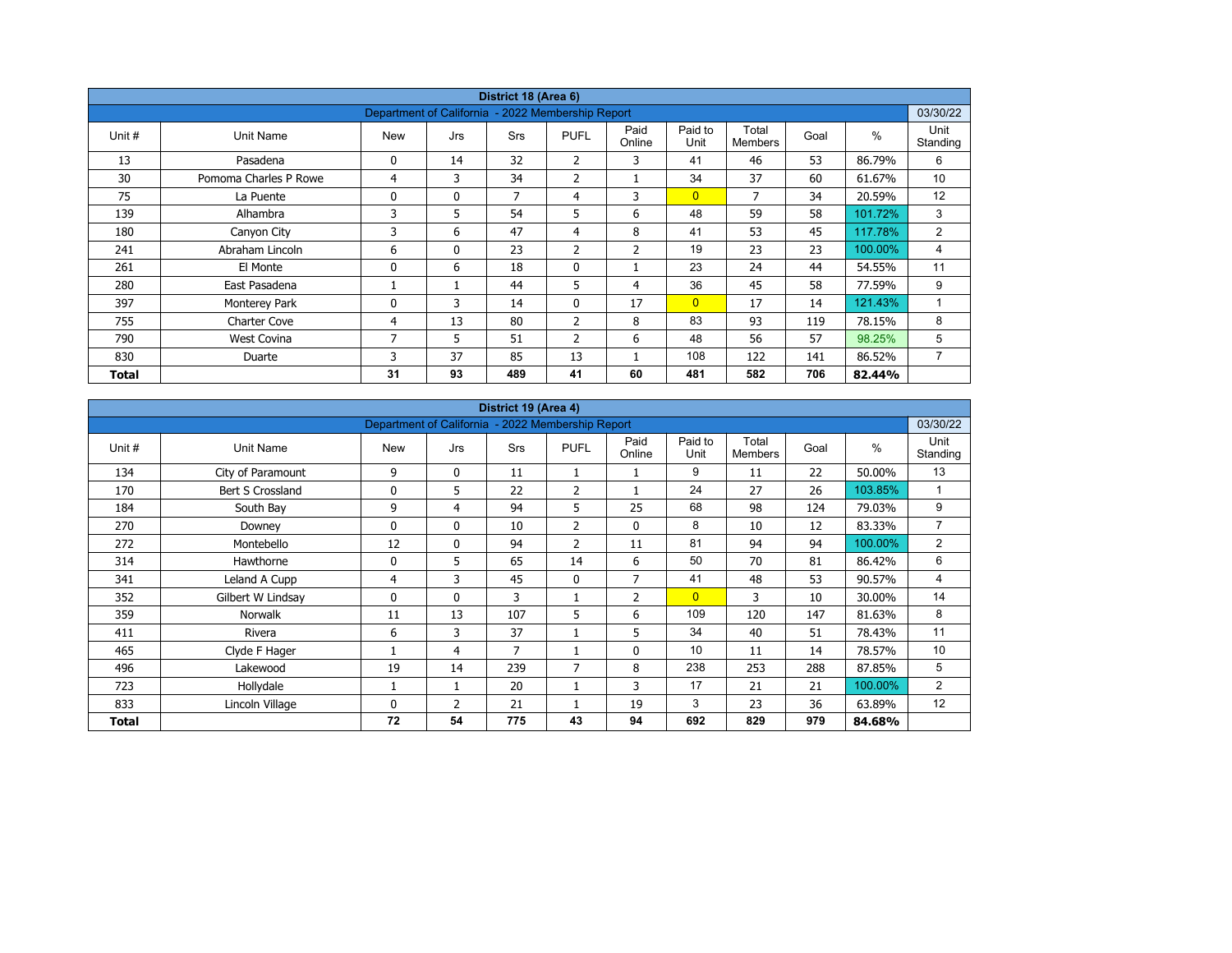|              |                                                               |            |     | District 20 (Area 6) |              |                |                 |                  |      |         |                  |  |  |  |  |
|--------------|---------------------------------------------------------------|------------|-----|----------------------|--------------|----------------|-----------------|------------------|------|---------|------------------|--|--|--|--|
|              | 03/30/22<br>Department of California - 2022 Membership Report |            |     |                      |              |                |                 |                  |      |         |                  |  |  |  |  |
| Unit #       | Unit Name                                                     | <b>New</b> | Jrs | <b>Srs</b>           | <b>PUFL</b>  | Paid<br>Online | Paid to<br>Unit | Total<br>Members | Goal | %       | Unit<br>Standing |  |  |  |  |
| 176          | San Fernando                                                  | 0          | 2   | 60                   | 7            | 6              | 49              | 62               | 61   | 101.64% | 3                |  |  |  |  |
| 311          | Antelope Valley                                               | ∍          | 11  | 71                   | 8            | 8              | 66              | 82               | 104  | 78.85%  | 6                |  |  |  |  |
| 348          | Palmdale                                                      |            | 0   | 36                   | 5            | $\overline{2}$ | 29              | 36               | 44   | 81.82%  | 5                |  |  |  |  |
| 377          | Sunland-Tujunga                                               | 12         | 2   | 46                   |              | 5              | 42              | 48               | 35   | 137.14% |                  |  |  |  |  |
| 507          | Newhall-Saugus                                                | 3          | 2   | 58                   |              | 10             | 49              | 60               | 66   | 90.91%  | 4                |  |  |  |  |
| 520          | Sun Valley                                                    | ⇁          |     | 35                   |              | 5              | 32              | 38               | 51   | 74.51%  |                  |  |  |  |  |
| 817          | Panorama City                                                 | 6          | 0   | 43                   | $\mathbf{0}$ |                | 42              | 43               | 42   | 102.38% | 2                |  |  |  |  |
| <b>Total</b> |                                                               | 31         | 20  | 349                  | 23           | 37             | 309             | 369              | 403  | 91.56%  |                  |  |  |  |  |

| District 21 (Area 5) |                          |                                                   |                |      |                |                |                 |                         |      |               |                  |  |  |
|----------------------|--------------------------|---------------------------------------------------|----------------|------|----------------|----------------|-----------------|-------------------------|------|---------------|------------------|--|--|
|                      |                          | Department of California - 2022 Membership Report |                |      |                |                |                 |                         |      |               | 03/30/22         |  |  |
| Unit #               | Unit Name                | <b>New</b>                                        | Jrs            | Srs  | <b>PUFL</b>    | Paid<br>Online | Paid to<br>Unit | Total<br><b>Members</b> | Goal | $\frac{0}{0}$ | Unit<br>Standing |  |  |
| 53                   | Harold W Hyland          | 11                                                | 6              | 73   | 8              | $\overline{7}$ | 64              | 79                      | 89   | 88.76%        | 10               |  |  |
| 79                   | Riverside                | 10                                                | $\overline{7}$ | 63   | 2              | 12             | 56              | 70                      | 100  | 70.00%        | 15               |  |  |
| 200                  | Lynn Mort                | 19                                                | 1              | 72   | 4              | 9              | 60              | 73                      | 74   | 98.65%        | 5                |  |  |
| 289                  | Carl R Meairs            | 17                                                | 10             | 119  | $\overline{2}$ | 16             | 111             | 129                     | 149  | 86.58%        | 12               |  |  |
| 328                  | Norco                    | 29                                                | 8              | 182  | 1              | 28             | 161             | 190                     | 200  | 95.00%        | 9                |  |  |
| 428                  | San Gorgonio Pass        | 9                                                 | $\mathbf{0}$   | 26   |                | 3              | 22              | 26                      | 16   | 162.50%       | 1                |  |  |
| 500                  | Mira Loma                | 3                                                 | 2              | 39   | 3              | 3              | 35              | 41                      | 56   | 73.21%        | 14               |  |  |
| 519                  | Owen Coffman             | 42                                                | 54             | 272  | 5              | 32             | 289             | 326                     | 327  | 99.69%        | 4                |  |  |
| 574                  | <b>Morrison Memorial</b> | 4                                                 | $\mathbf{1}$   | 49   | 0              | 12             | 38              | 50                      | 51   | 98.04%        | $\overline{7}$   |  |  |
| 595                  | Perris                   | 9                                                 | 3              | 49   | 5              | $\overline{7}$ | 40              | 52                      | 54   | 96.30%        | 8                |  |  |
| 739                  | <b>Herman Granados</b>   | 13                                                | 4              | 64   | 4              | 6              | 58              | 68                      | 64   | 106.25%       | 3                |  |  |
| 742                  | Joe Dominguez            | 6                                                 | 4              | 67   | $\mathbf 0$    | 30             | 41              | 71                      | 72   | 98.61%        | 6                |  |  |
| 800                  | Idyllwild                | 4                                                 | 3              | 99   | 1              | 8              | 93              | 102                     | 117  | 87.18%        | 11               |  |  |
| 848                  | San Jacinto              | $\overline{7}$                                    | 5              | 72   | 0              | 6              | 71              | 77                      | 98   | 78.57%        | 13               |  |  |
| 852                  | Temecula-Murrieta Valley | 2                                                 | 2              | 14   | 0              | $\overline{2}$ | 14              | 16                      | 10   | 160.00%       | 2                |  |  |
| 951                  | Fellowship               | 0                                                 | $\mathbf{0}$   | 3    | $\mathbf{0}$   | 3              | $\overline{0}$  | 3                       | 17   | 17.65%        | 16               |  |  |
| Total                |                          | 185                                               | 110            | 1263 | 36             | 184            | 1153            | 1373                    | 1494 | 91.90%        |                  |  |  |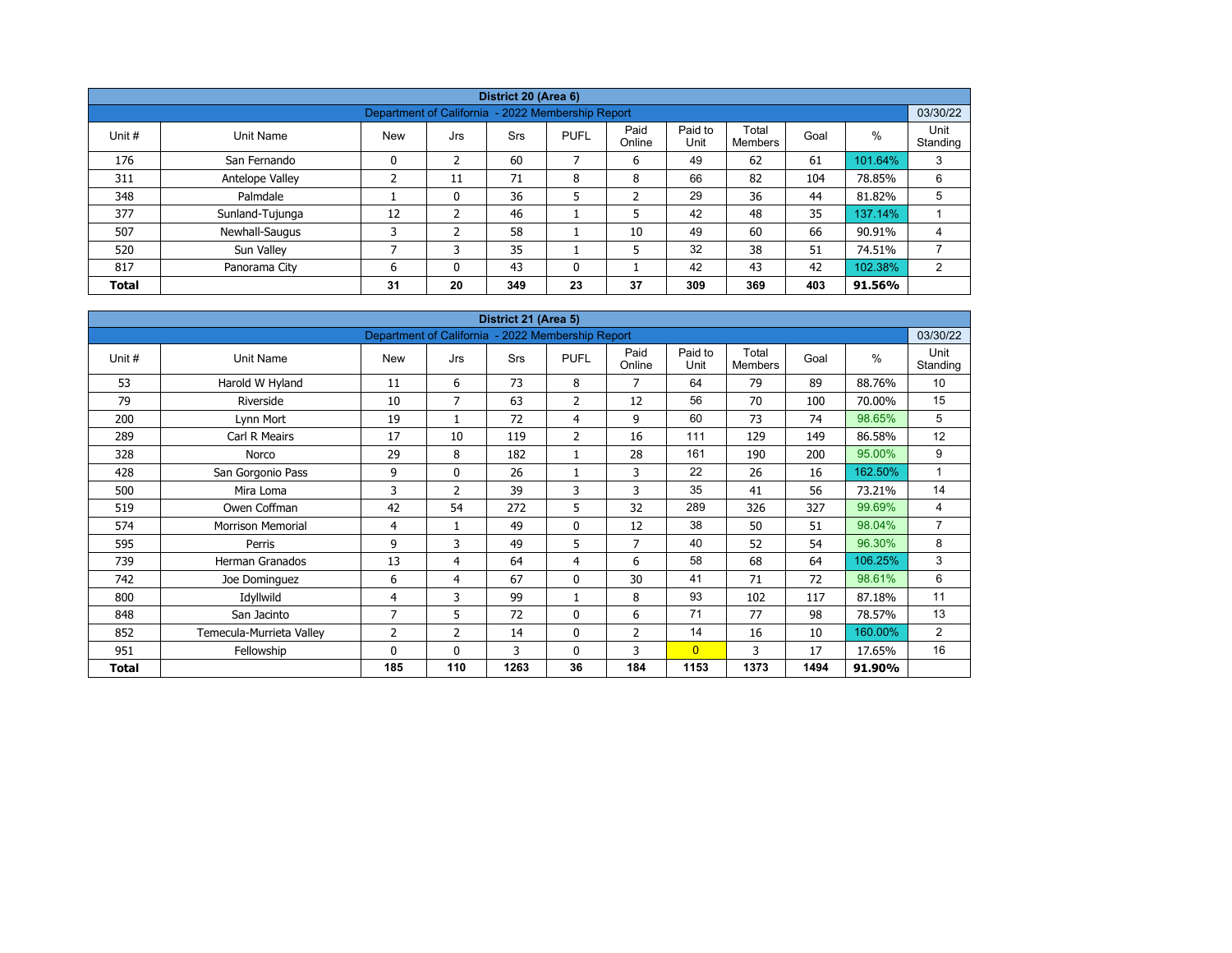| District 22 (Area 5) |                          |                                                   |                |             |                |                |                 |                         |      |          |                  |  |  |
|----------------------|--------------------------|---------------------------------------------------|----------------|-------------|----------------|----------------|-----------------|-------------------------|------|----------|------------------|--|--|
|                      |                          | Department of California - 2022 Membership Report |                |             |                |                |                 |                         |      |          | 03/30/22         |  |  |
| Unit#                | <b>Unit Name</b>         | <b>New</b>                                        | Jrs            | Srs         | <b>PUFL</b>    | Paid<br>Online | Paid to<br>Unit | Total<br><b>Members</b> | Goal | $\%$     | Unit<br>Standing |  |  |
| 146                  | Oceanside                | 0                                                 | 3              | 19          | $\mathbf{1}$   | 2              | 19              | 22                      | 21   | 104.76%  | 2                |  |  |
| 149                  | JB Clark                 | $\overline{7}$                                    | $\mathbf{1}$   | 79          | 8              | 17             | 55              | 80                      | 97   | 82.47%   | 12               |  |  |
| 201                  | Dewitt C Mitchell        | 0                                                 | $\mathbf{0}$   | 18          | $\mathbf{0}$   | $\overline{2}$ | 16              | 18                      | 15   | 120.00%  | $\mathbf{1}$     |  |  |
| 255                  | Larry E Bennett          | $\overline{7}$                                    | 29             | 132         | 15             | 10             | 136             | 161                     | 169  | 95.27%   | 4                |  |  |
| 258                  | Alpine                   | 1                                                 | 5              | 34          | 3              | 5              | 31              | 39                      | 52   | 75.00%   | 15               |  |  |
| 282                  | La Mesa                  | 4                                                 | $\overline{2}$ | 91          | 17             | 3              | 73              | 93                      | 111  | 83.78%   | 11               |  |  |
| 303                  | El Cajon                 | 0                                                 | 0              | 9           | $\mathbf 0$    | $\overline{2}$ | $\overline{7}$  | 9                       | 14   | 64.29%   | 16               |  |  |
| 310                  | Dennis T Williams        | 7                                                 | 6              | 110         | 9              | 13             | 94              | 116                     | 123  | 94.31%   | 5                |  |  |
| 364                  | Santee                   | 0                                                 | 0              | 14          | 0              | 14             | $\overline{0}$  | 14                      | 21   | 66.67%   | 16               |  |  |
| 365                  | Alvin Myo Dunn           | 1                                                 | $\overline{2}$ | 66          | 3              | 12             | 53              | 68                      | 79   | 86.08%   | 10               |  |  |
| 416                  | San Dieguito             | 0                                                 | $\Omega$       | 23          | 8              | 15             | $\overline{0}$  | 23                      | 29   | 79.31%   | 14               |  |  |
| 434                  | Chula Vista              | 5                                                 | $\mathbf{1}$   | 107         | 15             | 12             | 81              | 108                     | 197  | 54.82%   | 18               |  |  |
| 460                  | Albert J Hickman         | 0                                                 | 6              | 101         | 8              | 8              | 91              | 107                     | 118  | 90.68%   | 8                |  |  |
| 468                  | Lincoln Deming           | 13                                                | 10             | 112         | 6              | 21             | 95              | 122                     | 131  | 93.13%   | 6                |  |  |
| 552                  | Pacific Beach            | 6                                                 | 3              | 54          | 3              | 3              | 51              | 57                      | 56   | 101.79%  | 3                |  |  |
| 619                  | Sgt Allan K Walker, USMC | 0                                                 | 0              | $\mathbf 0$ | $\mathbf 0$    | 0              | $\overline{0}$  | 0                       | 17   | $0.00\%$ | 19               |  |  |
| 731                  | Larry E Holmberg         | 0                                                 | 2              | 15          | $\overline{2}$ | $\mathbf{1}$   | 14              | 17                      | 21   | 80.95%   | 13               |  |  |
| 820                  | Imperial Beach           | 8                                                 | 3              | 86          | 5              | 7              | 77              | 89                      | 102  | 87.25%   | 9                |  |  |
| 853                  | <b>Borrego Springs</b>   | 12                                                | 1              | 118         | 8              | 10             | 101             | 119                     | 130  | 91.54%   | $\overline{7}$   |  |  |
| <b>Total</b>         |                          | 71                                                | 74             | 1188        | 111            | 157            | 994             | 1262                    | 1503 | 83.97%   |                  |  |  |

| District 23 (Area 4) |                                                   |            |     |            |             |                |                 |                  |      |         |                  |  |  |  |  |
|----------------------|---------------------------------------------------|------------|-----|------------|-------------|----------------|-----------------|------------------|------|---------|------------------|--|--|--|--|
|                      | Department of California - 2022 Membership Report |            |     |            |             |                |                 |                  |      |         |                  |  |  |  |  |
| Unit #               | Unit Name                                         | <b>New</b> | Jrs | <b>Srs</b> | <b>PUFL</b> | Paid<br>Online | Paid to<br>Unit | Total<br>Members | Goal | %       | Unit<br>Standing |  |  |  |  |
| 228                  | Benj J Bowie                                      |            | 19  | 34         |             |                | 50              | 53               | 53   | 100.00% | 3                |  |  |  |  |
| 252                  | Jackie Robinson                                   | ь          | 28  | 194        |             | 14             | 203             | 222              | 265  | 83.77%  | 5                |  |  |  |  |
| 578                  | Chappie James                                     |            |     | 80         |             | 4              | 79              | 85               | 81   | 104.94% | っ                |  |  |  |  |
| 639                  | Dorie Miller                                      |            | 23  | 43         | ╮           | $\Omega$       | 64              | 66               | 61   | 108.20% |                  |  |  |  |  |
| 784                  | Sammy Davis Jr                                    |            |     | 12         |             |                | 12              | 13               | 15   | 86.67%  | 4                |  |  |  |  |
| <b>Total</b>         |                                                   | 15         | 76  | 363        | 11          | 20             | 408             | 439              | 475  | 92.42%  |                  |  |  |  |  |

|                                                                                                                                                  | District 24 (Area 6) |    |  |     |   |    |    |     |     |         |   |  |  |  |  |
|--------------------------------------------------------------------------------------------------------------------------------------------------|----------------------|----|--|-----|---|----|----|-----|-----|---------|---|--|--|--|--|
| 03/30/22<br>Department of California - 2022 Membership Report                                                                                    |                      |    |  |     |   |    |    |     |     |         |   |  |  |  |  |
| Paid<br>Paid to<br>Total<br>Unit #<br><b>PUFL</b><br>%<br>Goal<br>Unit Name<br><b>New</b><br>Srs<br>Jrs<br>Standing<br>Online<br>Unit<br>Members |                      |    |  |     |   |    |    |     |     |         |   |  |  |  |  |
| 43                                                                                                                                               | Hollywood            | 22 |  | 116 |   | 30 | 89 | 120 | 104 | 115.38% | C |  |  |  |  |
| 46                                                                                                                                               | Community            |    |  | 55  | q | 4  | 47 | 60  | 41  | 146.34% |   |  |  |  |  |
| 163<br>96.30%<br>189<br>283<br>29<br>153<br>182<br>13<br>Palisades<br>ь<br>ס                                                                     |                      |    |  |     |   |    |    |     |     |         |   |  |  |  |  |
| 299<br>108.38%<br>38<br>362<br>324<br>23<br>334<br>37<br>40<br><b>Total</b>                                                                      |                      |    |  |     |   |    |    |     |     |         |   |  |  |  |  |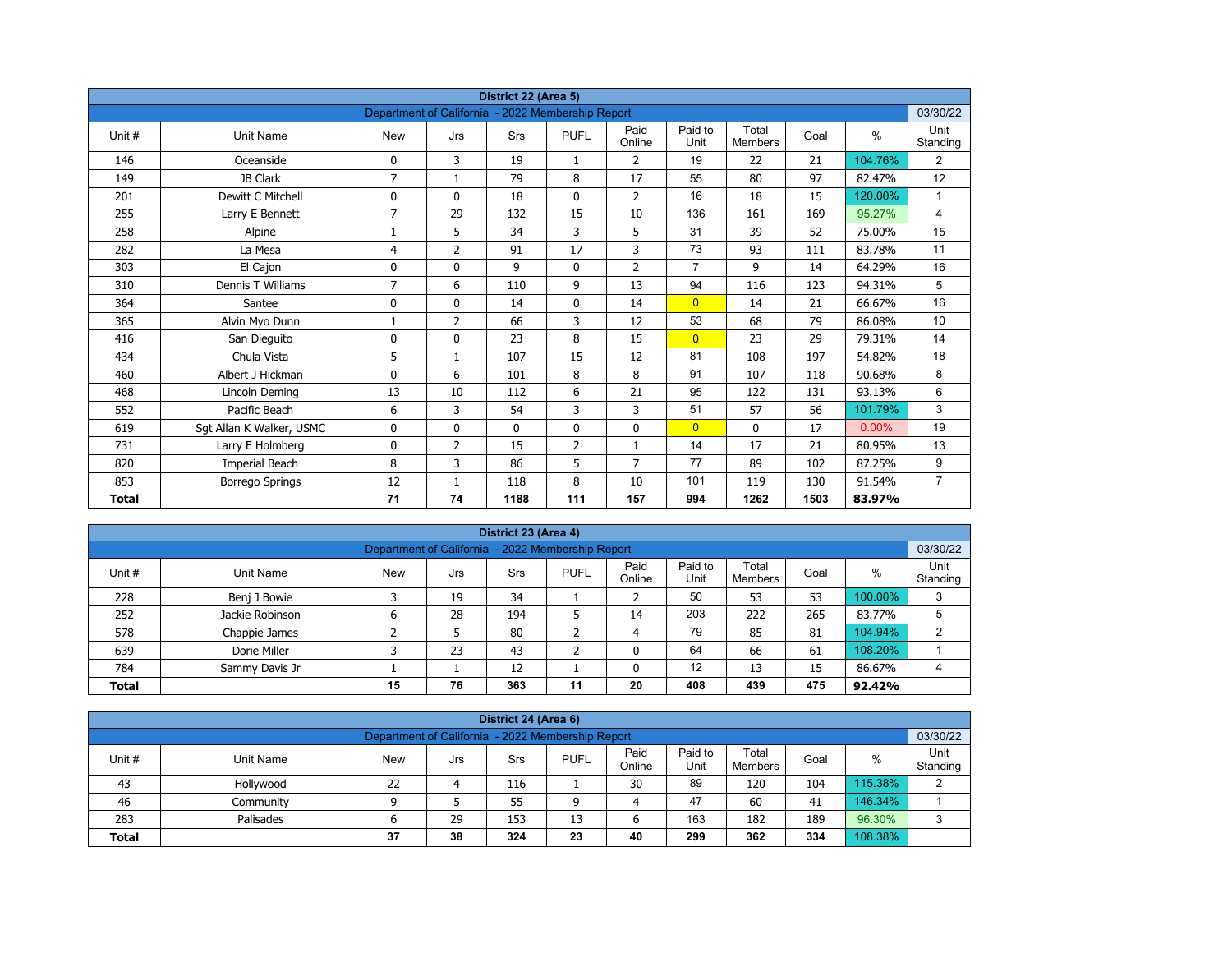| District 25 (Area 5)<br>Department of California - 2022 Membership Report |                                 |                |                |            |                |                |                 |                         |      |         |                  |  |  |
|---------------------------------------------------------------------------|---------------------------------|----------------|----------------|------------|----------------|----------------|-----------------|-------------------------|------|---------|------------------|--|--|
|                                                                           |                                 |                |                |            |                |                |                 |                         |      |         | 03/30/22         |  |  |
| Unit #                                                                    | Unit Name                       | <b>New</b>     | Jrs            | <b>Srs</b> | <b>PUFL</b>    | Paid<br>Online | Paid to<br>Unit | Total<br><b>Members</b> | Goal | $\%$    | Unit<br>Standing |  |  |
| 14                                                                        | San Bernardino                  | $\mathbf{1}$   | 4              | 39         | $\overline{2}$ | $\overline{2}$ | 39              | 43                      | 42   | 102.38% | $\overline{2}$   |  |  |
| 106                                                                       | Redlands                        | 13             | 6              | 156        | 5              | 22             | 135             | 162                     | 176  | 92.05%  | 8                |  |  |
| 112                                                                       | Ontario                         | 8              | $\Omega$       | 64         | $\mathbf 0$    | $\overline{4}$ | 60              | 64                      | 69   | 92.75%  | $\overline{7}$   |  |  |
| 155                                                                       | Colton                          | 4              | 13             | 51         | $\overline{2}$ | 5              | 57              | 64                      | 73   | 87.67%  | 13               |  |  |
| 229                                                                       | Leo Collins                     | 3              | 3              | 34         | $\mathbf{1}$   | 5              | 31              | 37                      | 56   | 66.07%  | 17               |  |  |
| 256                                                                       | <b>Apple Valley</b>             | $\overline{2}$ | $\mathbf{1}$   | 29         | $\mathbf{0}$   | $\mathbf{0}$   | 30              | 30                      | 31   | 96.77%  | 3                |  |  |
| 262                                                                       | Fontana                         | 9              | 12             | 78         | $\mathbf{1}$   | 10             | 79              | 90                      | 84   | 107.14% | $\mathbf{1}$     |  |  |
| 299                                                                       | Chino                           | 15             | 5              | 145        | $\overline{7}$ | 14             | 129             | 150                     | 160  | 93.75%  | 5                |  |  |
| 324                                                                       | <b>Richard Arnold Griffith</b>  | 5              | 9              | 42         | 5              | 5              | 41              | 51                      | 53   | 96.23%  | 4                |  |  |
| 421                                                                       | Highland                        | 26             | 25             | 217        | 4              | 22             | 216             | 242                     | 264  | 91.67%  | 10               |  |  |
| 422                                                                       | Robert Allen Romo               | 12             | 13             | 101        | $\mathbf{0}$   | 13             | 101             | 114                     | 124  | 91.94%  | 9                |  |  |
| 426                                                                       | Yucaipa Valley                  | 4              | $\mathbf{0}$   | 27         | $\mathbf{1}$   | $\mathbf{1}$   | 25              | 27                      | 36   | 75.00%  | 16               |  |  |
| 466                                                                       | Paul F Diekmann                 | 11             | $\overline{2}$ | 130        | $\mathbf{1}$   | $\overline{7}$ | 124             | 132                     | 150  | 88.00%  | 12               |  |  |
| 497                                                                       | Bloomington                     | 3              | 0              | 25         | $\mathbf{1}$   | $\mathbf 0$    | 24              | 25                      | 30   | 83.33%  | 14               |  |  |
| 584                                                                       | Big Bear Lake/ Sgt Mjr Al Woody | 6              | $\mathbf{0}$   | 80         | 5              | 10             | 65              | 80                      | 97   | 82.47%  | 15               |  |  |
| 650                                                                       | Philip Marmolejo                | 10             | 10             | 78         | $\mathbf{1}$   | 0              | 87              | 88                      | 94   | 93.62%  | 6                |  |  |
| 710                                                                       | <b>Guy Wynton Morris</b>        | 8              | $\overline{7}$ | 28         | $\mathbf{0}$   | 5              | 30              | 35                      | 88   | 39.77%  | 19               |  |  |
| 751                                                                       | Newberry                        | 3              | $\overline{2}$ | 47         | 3              | 3              | 43              | 49                      | 77   | 63.64%  | 18               |  |  |
| 777                                                                       | Richard O Reed                  | 6              | 19             | 113        | 9              | 3              | 120             | 132                     | 148  | 89.19%  | 11               |  |  |
| 835                                                                       | Rancho Cucamonga                | $\overline{2}$ | $\mathbf{0}$   | 24         | 0              | 3              | 21              | 24                      | 14   | 171.43% | $\mathbf{1}$     |  |  |
| <b>Total</b>                                                              |                                 | 151            | 131            | 1508       | 48             | 134            | 1457            | 1639                    | 1866 | 87.83%  |                  |  |  |

| District 26 (Area 2)                                                       |                                                               |            |     |     |              |                |                 |                  |      |         |                  |  |  |  |  |
|----------------------------------------------------------------------------|---------------------------------------------------------------|------------|-----|-----|--------------|----------------|-----------------|------------------|------|---------|------------------|--|--|--|--|
|                                                                            | 03/30/22<br>Department of California - 2022 Membership Report |            |     |     |              |                |                 |                  |      |         |                  |  |  |  |  |
| Unit#                                                                      | Unit Name                                                     | <b>New</b> | Jrs | Srs | <b>PUFL</b>  | Paid<br>Online | Paid to<br>Unit | Total<br>Members | Goal | %       | Unit<br>Standing |  |  |  |  |
| 82                                                                         | San Mateo                                                     | 16         |     | 75  | h<br>ے       | 5              | 69              | 76               | 87   | 87.36%  | 4                |  |  |  |  |
| 105                                                                        | Redwood City                                                  |            | 4   | 28  | $\mathbf{0}$ | 0              | 32              | 32               | 25   | 128.00% |                  |  |  |  |  |
| 238                                                                        | Pacifica                                                      |            | 0   | 8   | h            |                | 5               | 8                | 33   | 24.24%  | 6                |  |  |  |  |
| 472                                                                        | George Tadlock- E Unit                                        |            |     | 34  |              | 21             | 13              | 39               | 37   | 105.41% | 2                |  |  |  |  |
| 474                                                                        | Coastside                                                     | 6          | 0   | 89  | ຳ<br>∠       | 12             | 75              | 89               | 94   | 94.68%  | 3                |  |  |  |  |
| 64<br>5<br>585<br>69<br>69<br>Lloyd J Tobey<br>80<br>86.25%<br>0<br>4      |                                                               |            |     |     |              |                |                 |                  |      |         |                  |  |  |  |  |
| 356<br>10<br>303<br>258<br>313<br>36<br>12<br>43<br>87.92%<br><b>Total</b> |                                                               |            |     |     |              |                |                 |                  |      |         |                  |  |  |  |  |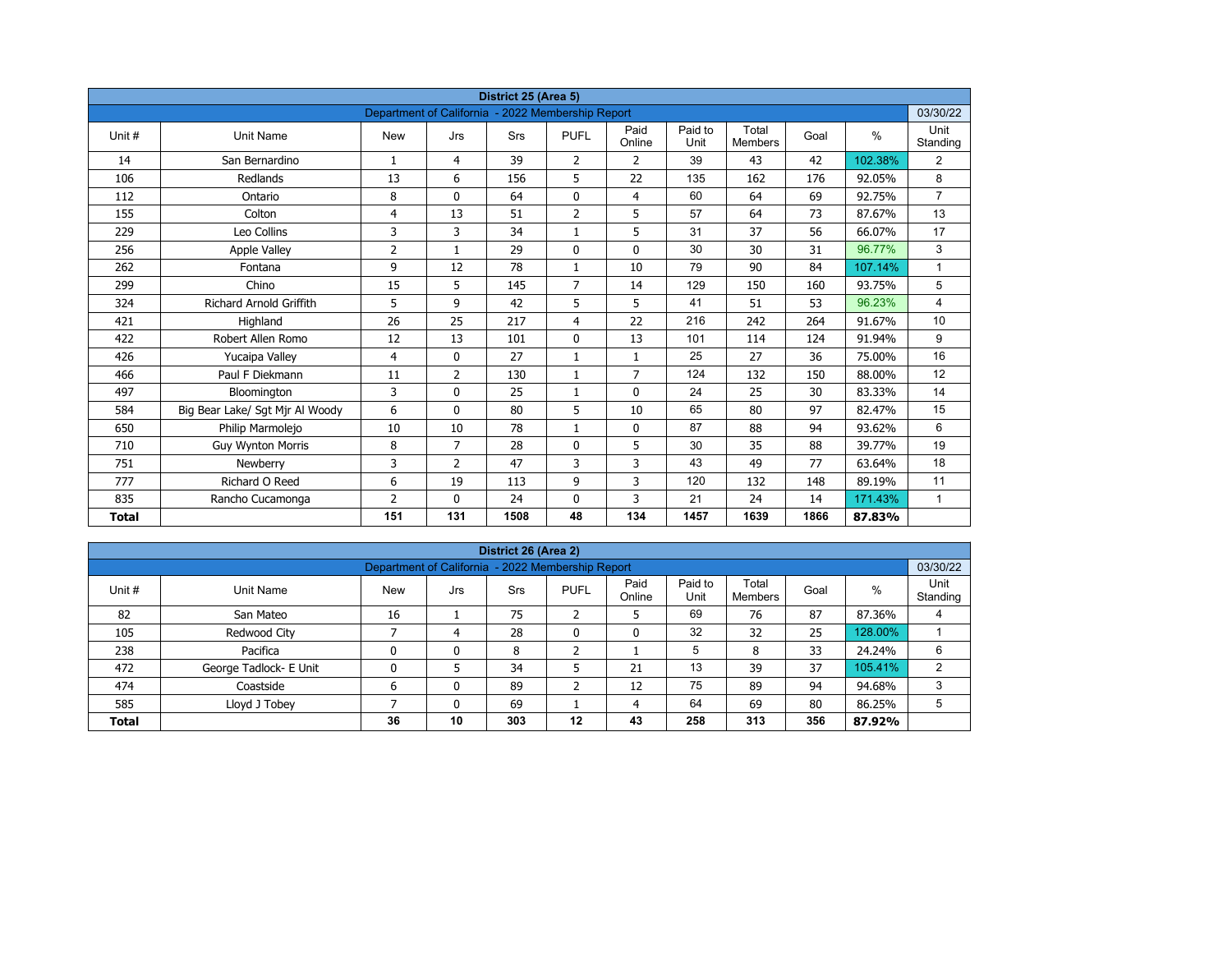| District 27 (Area 3)                                                                                                                                    |                   |  |   |    |  |    |    |    |    |         |   |  |  |  |
|---------------------------------------------------------------------------------------------------------------------------------------------------------|-------------------|--|---|----|--|----|----|----|----|---------|---|--|--|--|
| Department of California - 2022 Membership Report                                                                                                       |                   |  |   |    |  |    |    |    |    |         |   |  |  |  |
| Paid<br>Paid to<br>Total<br>%<br>Unit #<br><b>New</b><br><b>PUFL</b><br>Unit Name<br>Srs<br>Goal<br>Jrs<br>Unit<br>Online<br>Standing<br><b>Members</b> |                   |  |   |    |  |    |    |    |    |         |   |  |  |  |
| 118                                                                                                                                                     | Inyo              |  | 4 | 68 |  |    | 68 | 72 | 74 | 97.30%  | C |  |  |  |
| 457                                                                                                                                                     | Glacier           |  | 0 | 27 |  |    | 22 | 27 | 31 | 87.10%  | 3 |  |  |  |
| 476                                                                                                                                                     | Harry V Bailey Sr |  | 6 | 81 |  | 10 | 77 | 87 | 81 | 107.41% |   |  |  |  |
| 684<br>113<br>158<br>82.28%<br>John M Armitage<br>122<br>13<br>130<br>8<br>Δ                                                                            |                   |  |   |    |  |    |    |    |    |         |   |  |  |  |
| 18<br>344<br>279<br>28<br>316<br><b>Total</b><br>18<br>298<br>91.86%<br>9                                                                               |                   |  |   |    |  |    |    |    |    |         |   |  |  |  |

| District 28 (Area 2) |                    |                                                   |              |            |              |                |                          |                         |      |         |                  |  |  |  |
|----------------------|--------------------|---------------------------------------------------|--------------|------------|--------------|----------------|--------------------------|-------------------------|------|---------|------------------|--|--|--|
|                      |                    | Department of California - 2022 Membership Report |              |            |              |                |                          |                         |      |         | 03/30/22         |  |  |  |
| Unit #               | Unit Name          | <b>New</b>                                        | Jrs          | <b>Srs</b> | <b>PUFL</b>  | Paid<br>Online | Paid to<br>Unit          | Total<br><b>Members</b> | Goal | $\%$    | Unit<br>Standing |  |  |  |
| 31                   | Salinas            | 0                                                 | $\mathbf{0}$ | 96         | 8            | 24             | 64                       | 96                      | 158  | 60.76%  | 9                |  |  |  |
| 41                   | Monterey Peninsula | 6                                                 | 2            | 30         | $\mathbf{0}$ |                | 31                       | 32                      | 30   | 106.67% |                  |  |  |  |
| 69                   | San Benito         | 0                                                 | 6            | 21         | $\mathbf{0}$ | 20             | $\overline{\phantom{a}}$ | 27                      | 32   | 84.38%  | $\overline{ }$   |  |  |  |
| 81                   | Gonzales           | 3                                                 | 3            | 43         |              | 5              | 40                       | 46                      | 48   | 95.83%  | 4                |  |  |  |
| 121                  | Edward H Lorenson  | 0                                                 | $\mathbf{0}$ |            | $\mathbf{0}$ |                | $\overline{0}$           |                         | 25   | 4.00%   | 10               |  |  |  |
| 512                  | Carmel             | 6                                                 | 2            | 37         | $\mathbf{0}$ | 10             | 29                       | 39                      | 46   | 84.78%  | 6                |  |  |  |
| 589                  | Cecil M Anderson   | 0                                                 | 2            | 31         |              | 7              | 25                       | 33                      | 38   | 86.84%  | 5                |  |  |  |
| 591                  | Seaside            | 4                                                 | 7            | 76         | 3            | 5              | 75                       | 83                      | 103  | 80.58%  | 8                |  |  |  |
| 593                  | Prunedale          | 10                                                | 10           | 127        | 8            | 17             | 112                      | 137                     | 139  | 98.56%  | 3                |  |  |  |
| 694                  | Monterey Cypress   | 3                                                 | 14           | 154        | 4            | 18             | 146                      | 168                     | 166  | 101.20% | $\overline{2}$   |  |  |  |
| <b>Total</b>         |                    | 32                                                | 46           | 616        | 25           | 108            | 529                      | 662                     | 785  | 84.33%  |                  |  |  |  |